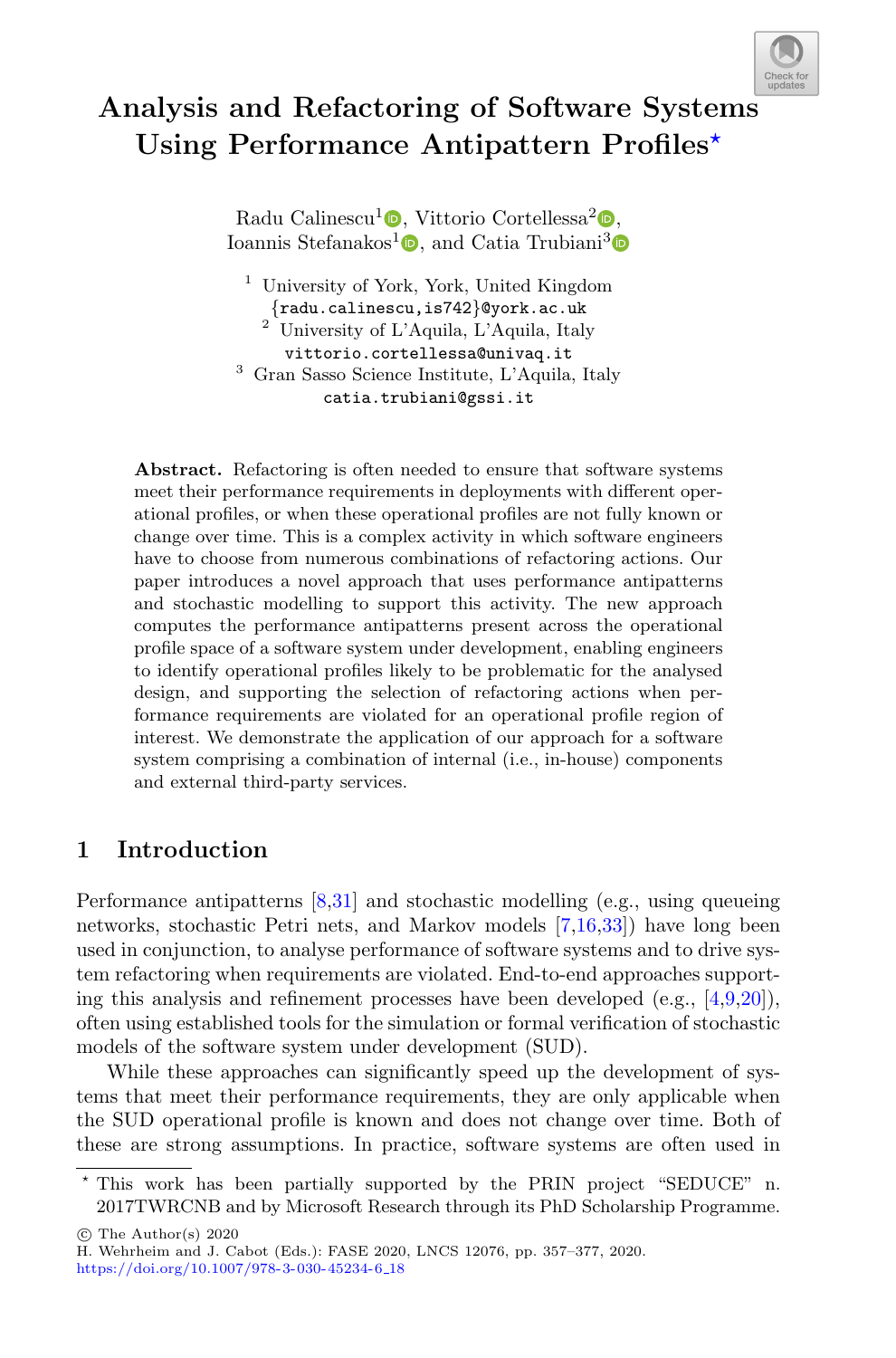applications affected by uncertainty, due both to incomplete knowledge of and to changes in workloads, availability of shared resources, etc.

In this paper, we introduce a novel performance analysis and refactoring approach that addresses this significant limitation of current solutions. The new approach considers the uncertainty in the SUD operational profile by identifying the performance antipatterns present in predefined operational profile regions. These regions capture aleatoric and epistemic operational profile uncertainties due to unavoidable changes in the environment (e.g., workload variations) and to insufficiently measured environment properties (e.g., CPU speed), respectively.

A few existing solutions [\[2](#page-18-5)[,11,](#page-18-6)[19\]](#page-18-7) employ sensitivity analysis to assess the robustness of software to variations in its operational profile. However, these solutions are not interested in major operational profile changes like our approach, and therefore focus on establishing the effect of small operational profile variations on the performance of the SUD. In contrast, our new approach provides a global perspective on the performance antipatterns associated with a wide range of operational profiles. This perspective enables software engineers to identify operational profile regions in which their SUD is likely to require refactoring, and supports the selection of suitable refactoring actions for such regions. The main contributions of this paper are:

- 1. We introduce the concept of a performance antipattern profile (i.e., a "map" showing the antipatterns present in different regions from the operational profile space of a SUD), and a method for synthesising such profiles for systems comprising a mix of internal and external software components.
- 2. We present a tool-supported approach that uses our performance antipattern profile synthesis method, and we define best practices for refactoring the architecture of a SUD using performance antipattern profiles.
- 3. We demonstrate the application of our approach for a software system comprising a combination of internal (i.e., in-house) components and external (i.e., third-party) services.

The remainder of the paper is organized as follows. Section [2](#page-1-0) introduces a software system that we use to illustrate the application of our approach throughout the paper. Section [3](#page-3-0) presents the new approach for the performance analysis and refactoring of software systems, and Section [4](#page-8-0) describes its application to the service-based system from our motivating example. Section [5](#page-16-0) compares our solution with existing approaches. Finally, Section [6](#page-17-0) summarises the benefits and limitations of our approach, and suggests directions for future work.

# <span id="page-1-0"></span>2 Running Example

To illustrate the application of our approach, we consider a heterogeneous software system comprising both internal components and external services. We assume that the internal components are deployed on the private servers of the organisation that owns the system. As such, the architecture and resources of these components can be modified if needed. In contrast, the external services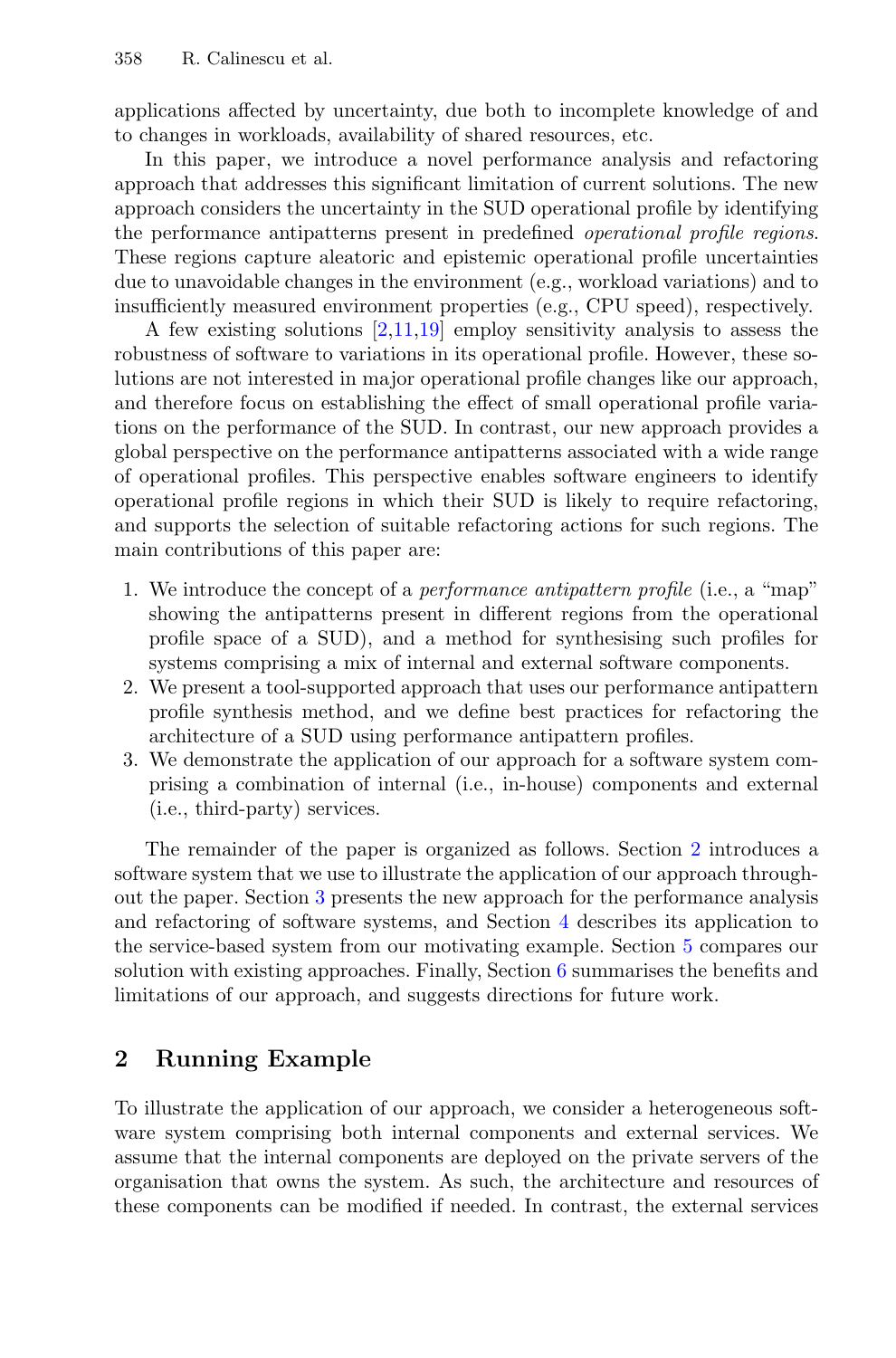are accessed remotely from third-party providers and cannot be modified. These services can only be replaced with (or can be used alongside) other services that are functionally equivalent but may induce different performance.

#### 2.1 System description

The system we use as a running example is adapted from [\[14\]](#page-18-8), and comes from the foreign currency trading domain. The workflow implemented by this "FOREX" system is shown in Figure [1,](#page-2-0) and involves handling requests sent by currency traders. Two types of requests are possible: requests that must be handled in a so-called "expert" mode, and requests handled in a "normal" mode. The request type determines whether the system starts with a "fundamental analysis" operation or a "market watch" operation. Both of these operations use external services. "Technical analysis" is an operation provided by an internal component. This operation follows the market watch, and determines whether the trader's objectives (specified in the request) are satisfied



<span id="page-2-0"></span>Fig. 1. Workflow of the foreign currency trading system (FOREX)

or not. If there is a conflict between these objectives and the results of the technical analysis, then the market watch is re-executed. Furthermore, the technical analysis may return an error, i.e., an internal "alarm" operation is triggered to inform the user about the erroneous result. The optimal results of either technical or fundamental analysis (satisfied objectives/trade acceptance) lead to the execution of an external "order" operation that completes the trade, and is followed by an internal "notification" operation that confirms the successful completion of the workflow.

#### <span id="page-2-1"></span>2.2 External services

For the operations executed using external services, multiple services can be used as equivalent alternatives or in some combination deemed suitable. Given  $n > 1$ functionally equivalent services, three options for combining them are possible:

 $-$  Sequential (SEQ): first invoke service 1; if the invocation succeeds, use its response; if it fails, then invoke service  $2$ , etc., until service  $n$  is invoked, if needed.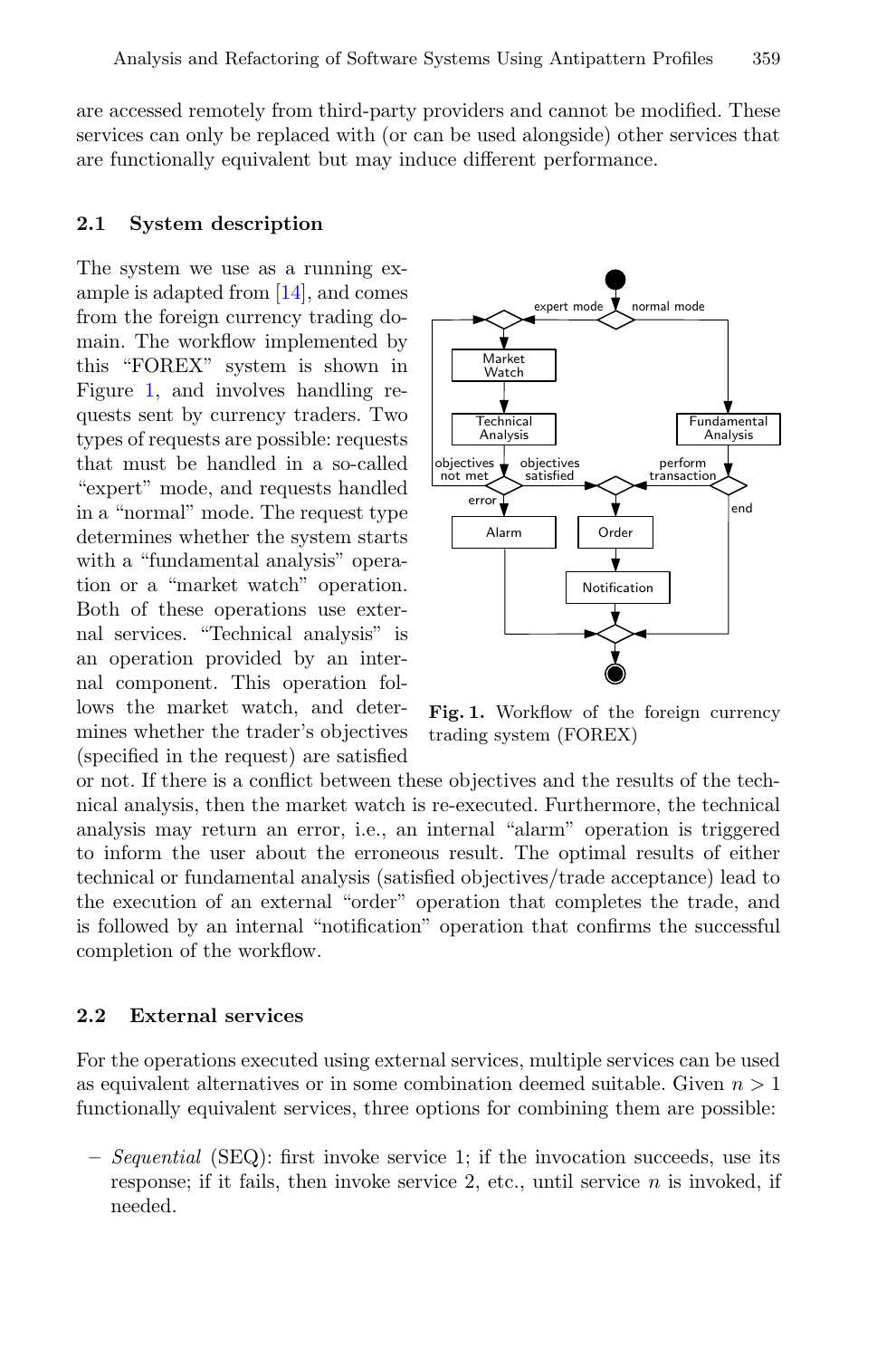- $-$  Parallel (PAR): invoke all n services at once, and use the first result that comes back.
- $-$  *Probabilistic* (PROB): invoke one of the *n* available services, selected based on a discrete probability distribution.

Therefore, we need to choose a "good" option (i.e., one that enables the system to satisfy its performance requirements) starting from information about the performance characteristics shown by each of these services, which we assume known from either the service-level agreement (SLA) published by the providers of these services, from our observations, or from both. Additionally, we assume that all these services already satisfy the functional requirements.

# 2.3 Internal components

The internal operations are executed by software components belonging to the organisation that "owns" the system, and running on their private hardware nodes/servers. We assume that technical analysis  $(TA)$  has a much more significant impact on the performance of the system compared to the other two inhouse components (alarm and notification), which require only modest resources. Consequently, it is necessary to identify possible antipattern-driven refactoring actions for the TA component, to ensure that the system operates with an optimal performance. If and when needed, the refactoring actions we consider are: (i) duplicate the TA software component and load balance the incoming requests among the two TA instances; or (ii) replace the TA instance with a faster one. These actions will increase the cost, but may be needed to satisfy the performance requirements of the system.

# 2.4 Operational profile parameters

Several parameters of the system are outside the control of its developers. These parameters represent the operational profile of the system. For our FOREX system, they include the probability that a user request needs expert-mode handling, and the probability of a transactions being performed after the execution of the fundamental analysis operation (cf. Figure [1\)](#page-2-0). The choice of these parameter ranges reflects, for instance, the engineers' expectation about a particular deployment of the system, numerical values will be provided in Section [4.](#page-8-0)

# <span id="page-3-0"></span>3 Approach

# 3.1 Overview

As shown in Figure [2,](#page-4-0) our approach to performance analysis and system refactoring comprises five steps. Starting for an initial system design proposed by a software engineer, step 1 involves modelling the performance characteristics of the system across its entire operational profile space (i.e., for all possible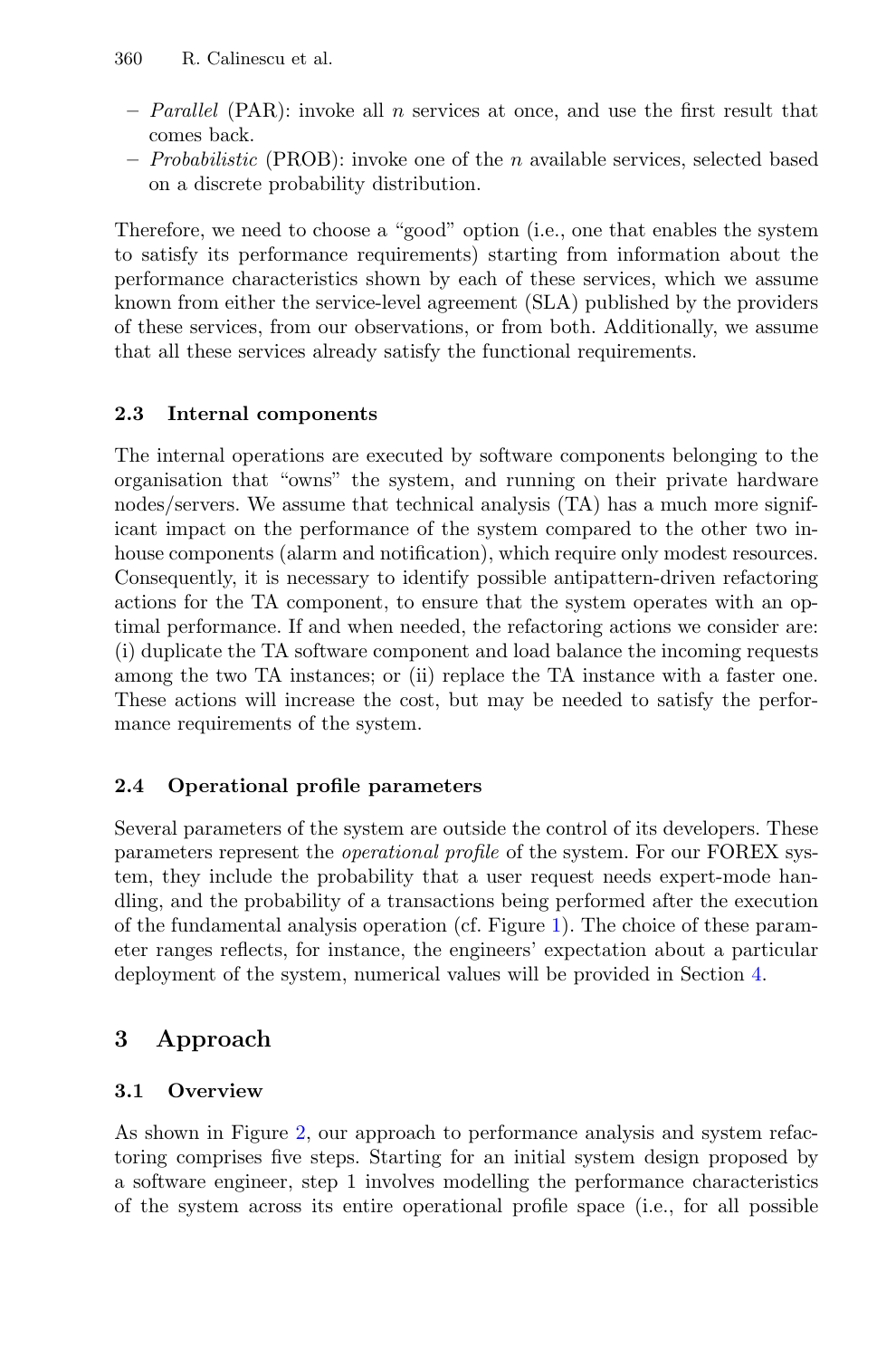

<span id="page-4-0"></span>Fig. 2. Performance analysis and refactoring using antipattern profiles

values of the operational profile parameters). As such, the performance models produced by the modelling step are parametric models—models containing (uninstantiated) parameters like the probabilities of receiving different types of user requests. Our approach is not prescriptive about the type of performance models that can be used in its modelling step. However, these models must be able to capture the uncertainty associated with the operational profile of the system. Therefore, in this paper we will use parametric discrete-time and continuous-time Markov chains (parametric DTMCs and CTMCs).

Step 2 of the approach instantiates the parametric performance models for combinations of parameter values covering the entire operational profile space. A suitable discretization of the continuous parameters is used for this purpose.

The performance models are then analysed in step 3 to compute the performance indices corresponding to all considered combinations of operational profile parameter values. Existing analysis tools suitable for the adopted type of performance models need to be used in this step—in the case of our DTMC and CTMC models, a probabilistic model checker such as PRISM  $[24]$  or Storm  $[18](1)$  $[18](1)$  $[18](1)$  $[18](1)$ .

Step 4 of the approach is using the performance indices and a portfolio of antipattern detection rules to identify the performance antipatterns that occur for different combinations of parameter values. This step produces a series of maps that show the distribution of such antipatterns across the operational profile space, thus to highlight problematic (from a performance viewpoint) areas.

Finally, step 5 assesses whether refactoring actions are required, because performance antipatterns occur in regions of the operational profile space where the deployed system is expected to operate. When refactoring is required, suitable refactoring actions (selected from a repository of such actions) are used to update the system design. Updated system designs are then further evaluated through re-executing the five steps of the approach, until a design with suitable performance antipattern profiles is obtained.

<span id="page-4-1"></span><sup>1</sup> An estimation of the effort required to create and solve performance models is out of this paper scope, as it may depend on the application domain complexity and the analysts' expertise.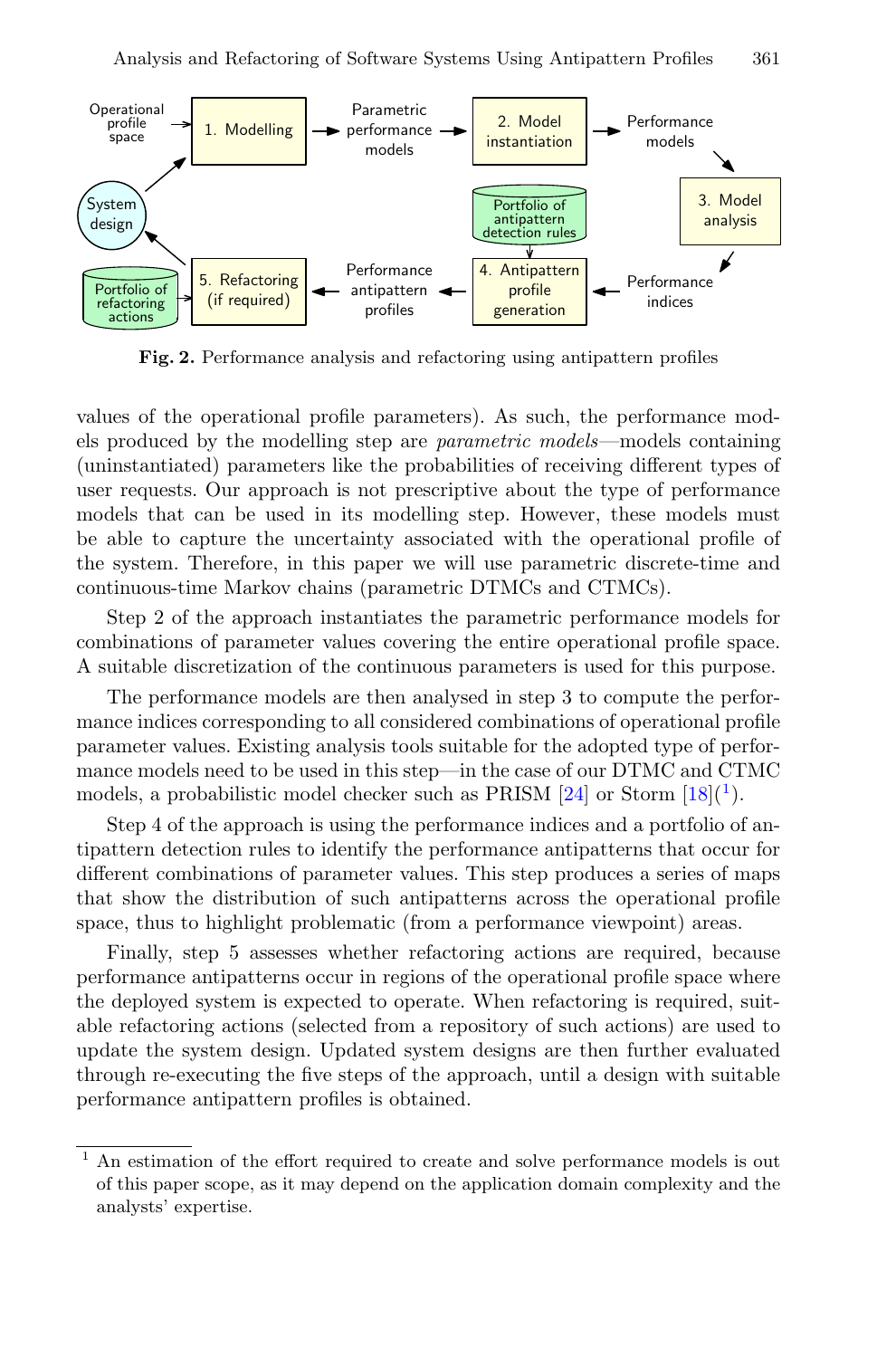| Variable       | <b>Scope</b>                       | Description                                                              |
|----------------|------------------------------------|--------------------------------------------------------------------------|
| InvReq         | EXT/INT                            | Number of invocations per request                                        |
| AvgInvReq      | EXT/INT                            | Average number of invocations per request                                |
| <b>InvTime</b> | EXT/INT                            | Number of invocations per time unit                                      |
| AvgInvTime     | $\overline{\text{EXT}/\text{INT}}$ | Average number of invocations per time unit                              |
| ServRate       | <b>INT</b>                         | Service rate                                                             |
| Util           | <b>INT</b>                         | Utilization                                                              |
| AvgUtil        | <b>INT</b>                         | Average utilization                                                      |
| UtilThresh     | <b>INT</b>                         | Fixed utilization threshold                                              |
| RespTime       | <b>EXT</b>                         | Response time                                                            |
| AvgRespTime    | <b>EXT</b>                         | Average response time                                                    |
| PathProb       | EXT/INT                            | Probability of path execution                                            |
| AvgPathProb    | EXT/INT                            | Average probability of path execution                                    |
|                |                                    | PathProbThresh EXT/INT Fixed threshold for probability of path execution |

<span id="page-5-0"></span>Table 1. Detection rule parameters.

### <span id="page-5-1"></span>3.2 Detection rules

The concept of Performance Antipattern has been introduced several years ago [\[31\]](#page-19-0) to define bad design practices that can induce performance problems in software systems. This concept has been later formalized in First-Order Logics [\[17\]](#page-18-10) and then employed, in the context of Software Performance Engineering processes, for the purpose of automating the detection and solution of performance problems [\[29\]](#page-19-4).

Inspired from the formalization provided in [\[17\]](#page-18-10), we have here bounded the detection rules of three performance antipatterns to the modeling and analysis context of this paper. This binding is indeed required for any context, due to specificities and possible limitations of the notations adopted. In our case, Markov models of service-based software systems, on one side, offer the advantage of easy deduction of stochastic indices and, on the other side, suffer of lack of separation between software and hardware parameters. The latter are in fact implicitly taken into account in execution rates of operations.

Hereafter we report the formalization of the performance antipattern detection rules that we have used in this paper, while their parameters are defined in Table [1,](#page-5-0) where we also specify whether each parameter is available for external services ('EXT'), for internal components ('INT'), or for both ('EXT/INT').

### - BLOB

General description

It occurs when a component performs most of the work of an application, thus resulting in excessive components' interactions that can degrade performance.

Internal components

 $(InvReg > AvgInvReg) \wedge (Util > UtilThresh) \wedge (Util > AvgUtil)$ External components

 $InvReq > AvgInvReq$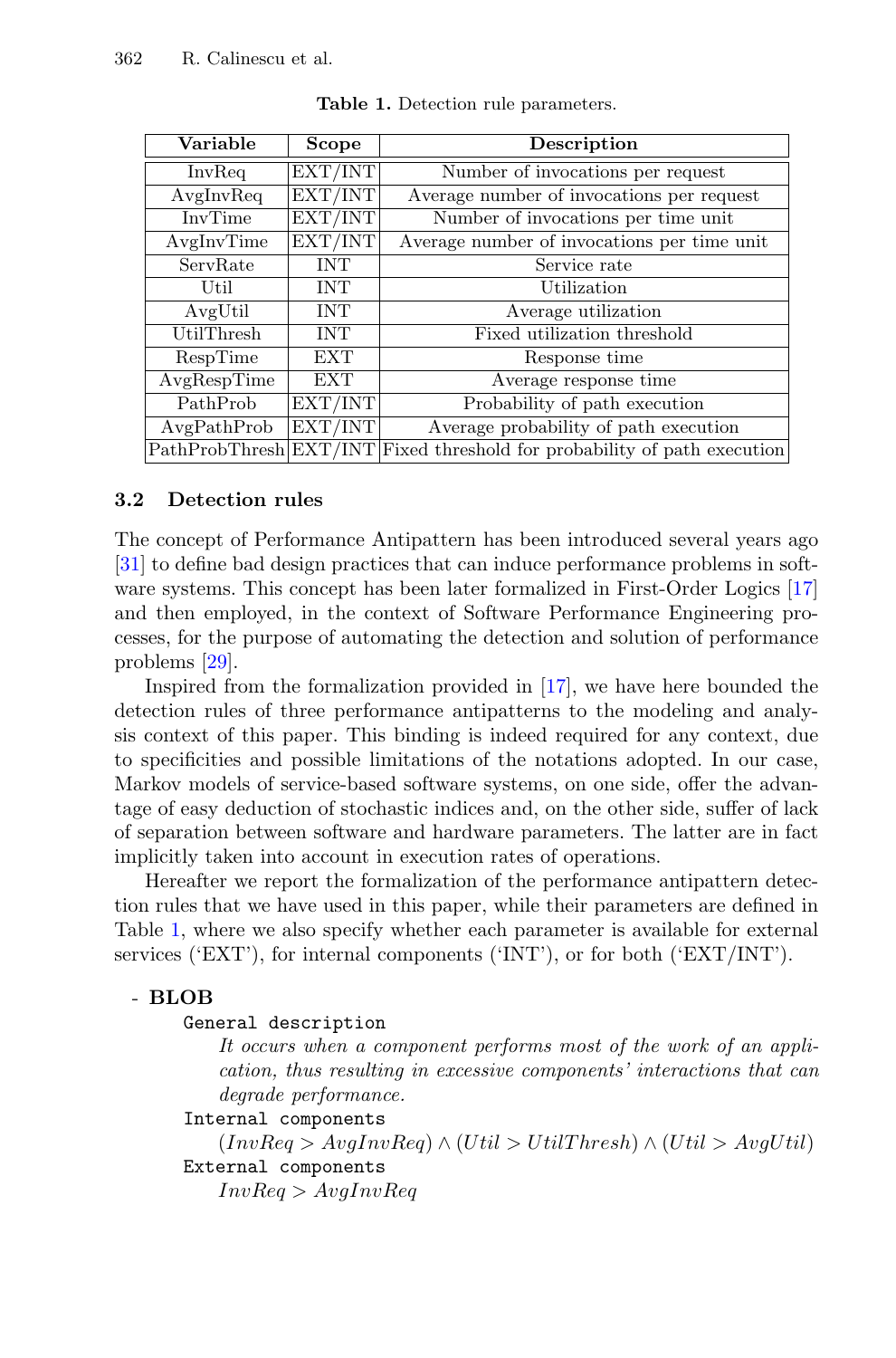### - CONCURRENT PROCESSING SYSTEMS (CPS)

General description

It occurs either when too many resources are dedicated to a component (MAX) or when a component does not make use of available resources (MIN).

Internal components

MAX -  $(Util > UtilThresh) \wedge (Util > AvgUtil)$ MIN -  $(Util < UtilThresh) \wedge (Util < AvgUtil)$ External components MAX -  $PAR$  pattern  $\land$   $(RespTime > AvgRespTime)$ MIN -  $PAR$  pattern  $\land$  (RespTime  $\lt$  AvgRespTime)

#### - PIPE AND FILTER (P&F)

General description

It occurs when the slowest filter in a "pipe and filter" architecture causes the system to have unacceptable throughput.

Internal and External components

```
(InvTime > AvgInvTime) \wedge (PathProb > PathProbThresh) \wedge\wedge (PathProb > AvgPathProb)
```
We remark that, in our context, the rules for detecting a specific antipattern on internal components may differ from the ones defined for external services. This is because the parameters available for external services are obviously more limited than those of the internally developed components. For example, the whole response time (i.e., service plus waiting time) of an external service is usually negotiated in a service-level agreement, but it is difficult to isolate the net service time contribution to it, due to lack of control on the execution platform and the amount of resources dedicated to the service by the provider. Both indices can instead be estimated for internal components. As a consequence, wherever the service time (or any derived index like utilization) appears in a detection rule, the corresponding predicate has to be skipped/modified for external services. For this reason, in our case BLOB and CPS antipatterns present different rules when applied to internal components or external services because, as reported in Table [1,](#page-5-0) utilization cannot be estimated for the latter ones. In the BLOB case, the predicates including utilization for internal components are simply skipped in the external service formulation, because no other predicate would make sense there. Instead, in the CPS case, the predicates on utilization have been replaced with similar ones on response time for external services, because the CPS definition is compliant with this modification.

We highlight that all predicates include parameters that evidently change across different areas of the system operational profile (e.g.,  $InvReg, Util,$ ), hence we expect that the occurrences of the corresponding antipatterns vary consequently. The only exceptions are the CPS rules for external services, because their parameters and thresholds do not depend on the operational profile. Such rules refer to the response time that, for these components, is based on service level agreement, and thus it cannot vary with the operational profile. This will evidently reflect on our experimental results, where CPS on external services will appear either everywhere or nowhere in the operational profile space.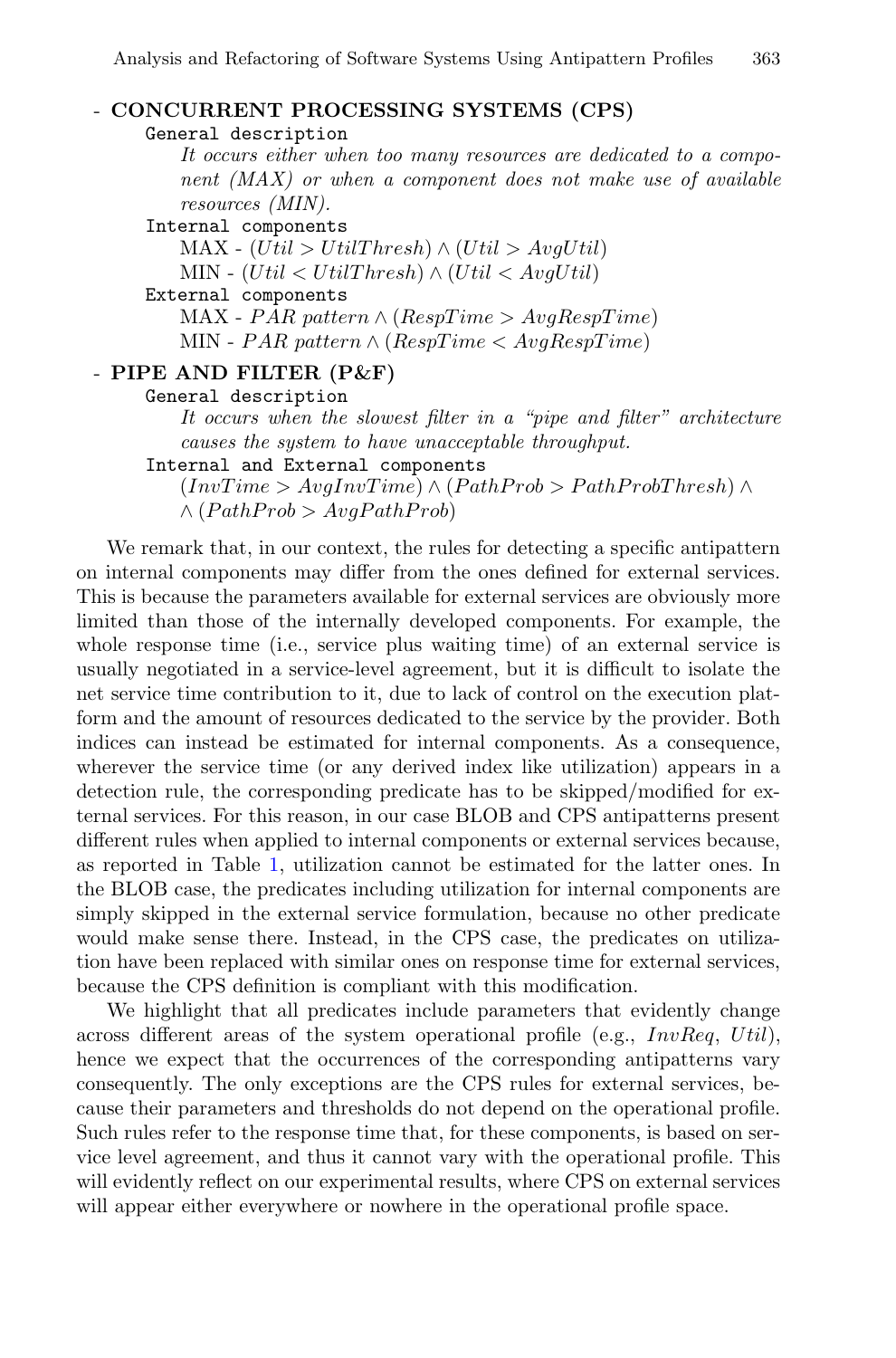#### 3.3 Synthesis of antipattern profiles

The more software applications are being used worldwide from different types of users, the more difficult is to estimate a representative average behavior of users that induces a specific operational profile. In fact, not only users can have different operational profiles depending on their locations [\[15\]](#page-18-11), but even in the same area the users behavior can (sometime radically) change over time [\[23\]](#page-19-5).

Nevertheless, applications should show acceptable performance across different operational profiles. A motivation for our work is that different operational profiles can induce various performance problems, for example because a higher execution frequency of a path can overload components involved in that path. Hence, the idea is that, in order to identify the most appropriate refactoring actions to apply for overcoming performance problems, these problems must be identified across different operational profiles.

In this paper, we introduce the concept of Performance Antipattern Profile, which is a representation of performance antipattern occurrences while varying operational profile parameters. As discussed above, different antipattern occurrences are expected to appear in different areas of an operational profile, as shown in Figure [3,](#page-7-0) where two operational profile parameters vary (from 0 to 1) on the axes, and different coloured shapes in the graph indicate the occurrences of different an-



<span id="page-7-0"></span>Fig. 3. Example of antipattern profile

tipatterns. Only with this information in hand, the performance experts can suggest appropriate refactoring actions when the system falls within a certain operational profile area, or even (in a proactive way) when the system is expected to enter a specific operational profile area.

#### 3.4 Refactoring

The notational aspects outlined in the previous section for antipattern detection obviously reflect in the portfolio of refactoring actions aimed at removing performance antipatterns. In general, a refactoring action modifies some available architectural knob (e.g., the number of messages exchanged between two components, the list of operations provided by a component) to remove a source of the antipattern causes. The type and number of knobs depend on the adopted notation, so the portfolio of refactoring actions does the same.

Our notation distinguished between internal components and external services. The two types of system elements are characterized by a few common parameters and by parameters specific to each type (see Table [1\)](#page-5-0). Therefore, our portfolio of refactoring actions is partitioned in two sets, as detailed below.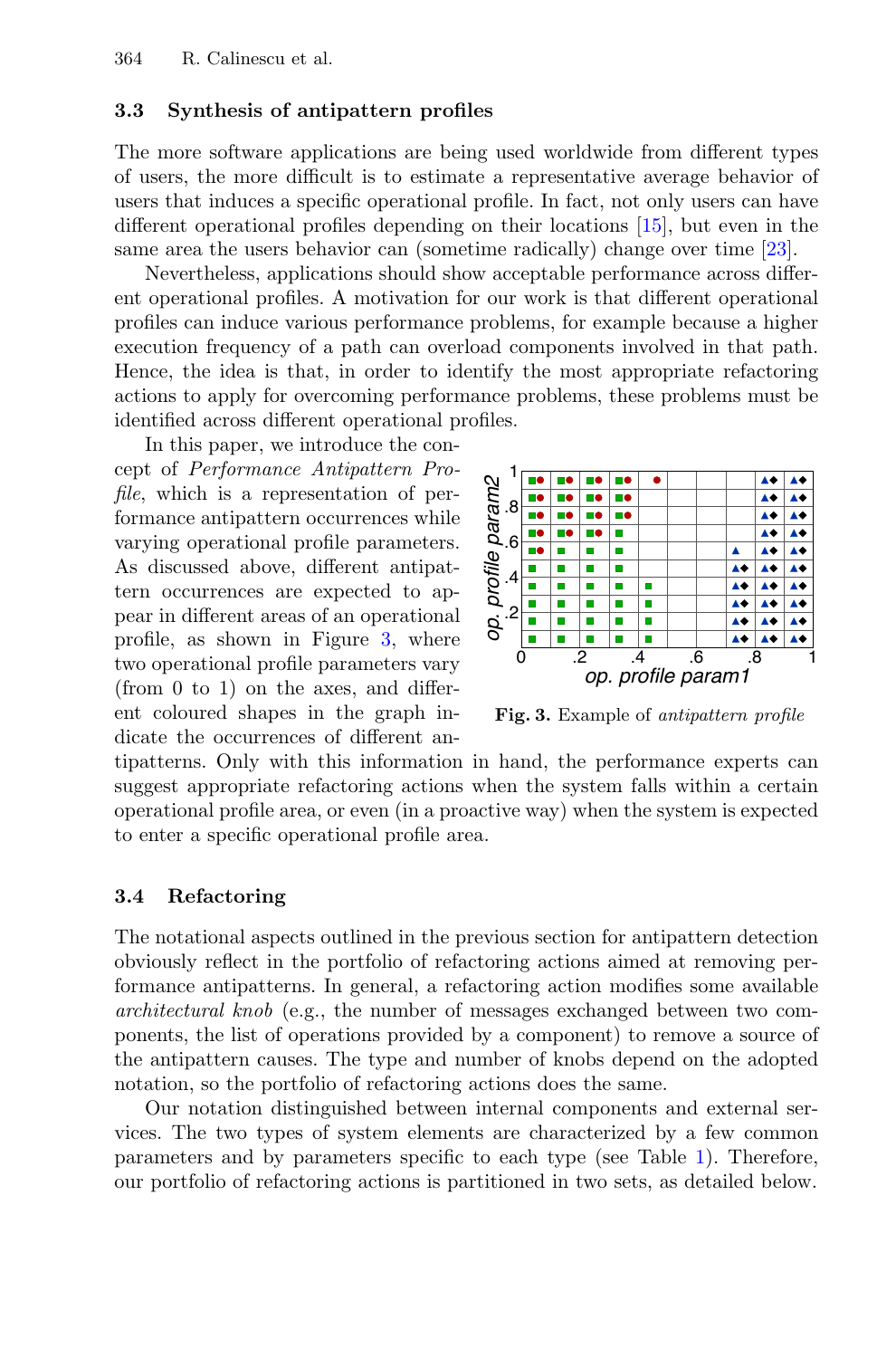#### Actions for internal components

- Change service rate The modification of a component service rate can be induced by several actions on the system, which could act on the hardware platform or on the software architecture, such as: (i) redeploy the component to a platform node with different hardware characteristics, (ii) replace some devices of the platform node where the component is currently allocated, (iii) redesign the software component so that its resource requests change, (iv) split a component into two (or more) components and re-deploy them.
- Change number of threads This action is always possible where the control on the number of threads is on the designer's hands, and indeed for internal components this is guaranteed.

### Actions for external services

- Change pattern We have considered three combination patterns for external services, that are: SEQ, PAR, and PROB (see Section [2.2\)](#page-2-1). They are used to combine (a subset of) the available instances of a certain external service. This action requires to modify the combination pattern, by keeping unchanged the set of combined services.
- Change the pattern parameters Some patterns are regulated by parameters, in particular: PROB has a probability of each instance invocation, and SEQ has a failure probability for each instance. A change in the PROB probabilities is always feasible, because they are under full control of the designer. Instead, a change in the failure probabilities within a SEQ pattern implies that the designers are enabled for deeper modifications in the involved instances that can induce different reliability, and this is not often the case.
- Change combination of service instances This action requires to replace some (or all) of service instances that are combined to provide a certain operation, by keeping unchanged the combination pattern.

Of course, the above actions can be combined together to study their joint effects on the performance improvement.

## <span id="page-8-0"></span>4 Evaluation

In this section, we first introduce the research questions that we intend to address (see Section [4.1\)](#page-8-1). Thereafter, we describe the experimental scenarios (see Section [4.2\)](#page-9-0) and discuss the obtained results (see Section [4.3\)](#page-10-0). We finally report the threats to validity in Section [4.4.](#page-15-0) The implemented tool, the models and the experimental results are available at: [https://github.com/Fase20/](https://github.com/Fase20/automated-antipattern-detection) [automated-antipattern-detection.](https://github.com/Fase20/automated-antipattern-detection)

#### <span id="page-8-1"></span>4.1 Research questions

The detection and solution of performance antipatterns largely depends on the operational profile, which is determined by the end-users behaviour, thus it can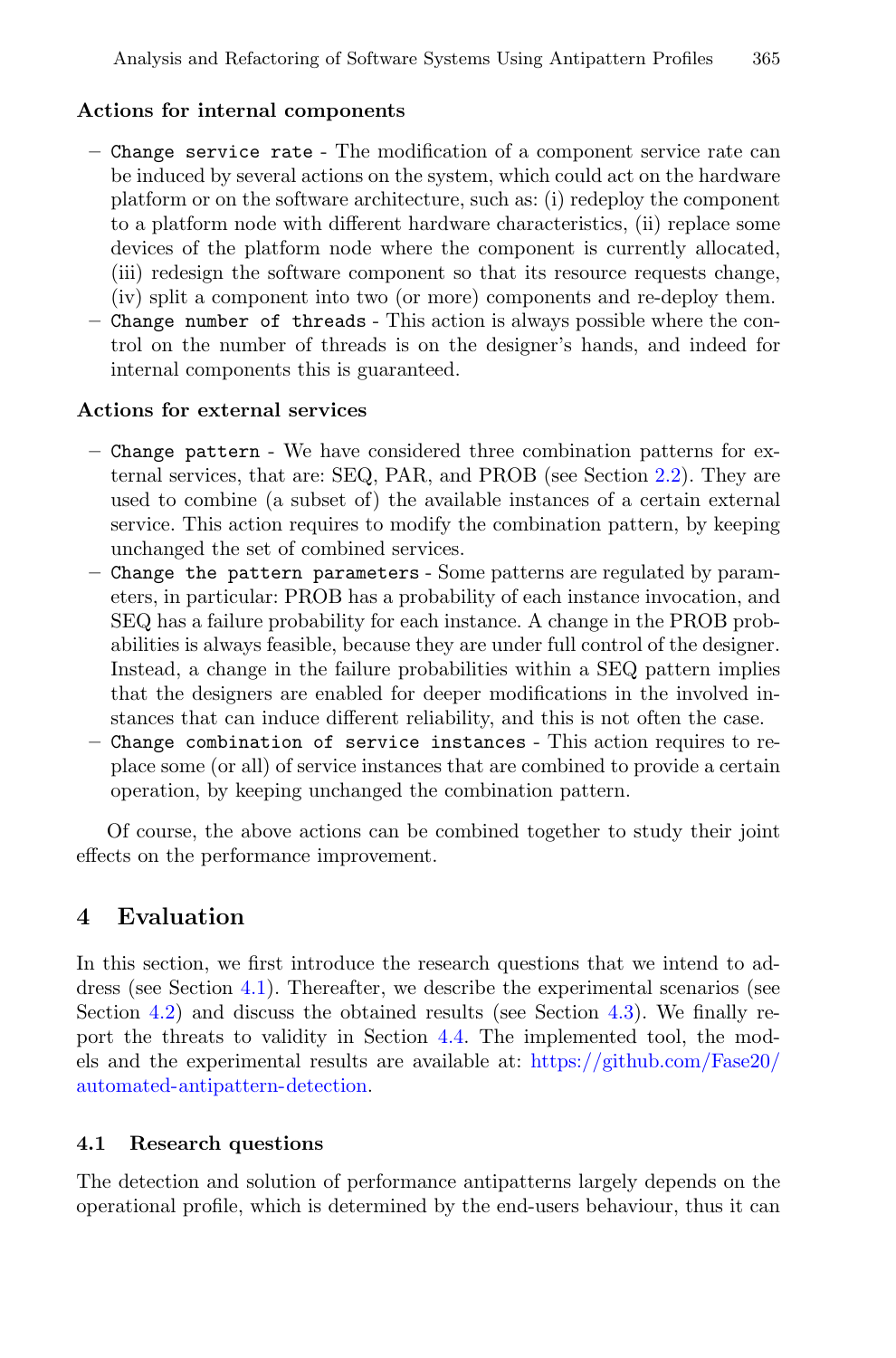only be known after the system deployment. Naturally, some antipatterns are more affected than others by the operational profile that can have a considerable influence on the software system and, consequently, on its performance characteristics. Through our experimentation, we aim at answering the following two research questions:

- $RQ_1$ : Does our approach provide insights on the performance antipattern profile of a specific design?
- $RQ_2$ : Does our approach support performance-driven refactoring decisions on the basis of the performance antipattern profile?

In order to answer these questions, we apply our approach to the running example introduced in Section [2.](#page-1-0)

#### <span id="page-9-0"></span>4.2 Experimental scenarios

Table [2](#page-9-1) reports the system parameters of the default configuration we have used for our experiments. It is structured in three different groups. First, system settings, i.e., ExtReqs-rate (rate of external requests incoming to the system), and  $QueueSize$  (maximum number of queueing requests). These values are both set to 10. Second, the rate of internal components and external services, e.g.,  $TA\text{-}rate = 3$  is the execution rate of the Technical Analysis (TA) internal component. For external services, this rate corresponds to the inverse of the response time (as explained in Section [3.2\)](#page-5-1), and it was obtained through

<span id="page-9-1"></span>Table 2. System parameters.

| Parameter    | <b>Values</b> |
|--------------|---------------|
| ExtReqs-rate | $10s^{-1}$    |
| QueueSize    | 10            |
| TA-rate      | $3s^{-1}$     |
| Alarm-rate   | $40s^-$       |
| Notif-rate   | $55s^{-1}$    |
| MW-rate      | $19.92s^{-1}$ |
| FA-rate      | $24.99s^{-1}$ |
| Order-rate   | $19.09s^{-}$  |
| TA-threads   |               |

the analysis of discrete-time Markov chain (DTMC) models of the service combinations (i.e., SEQ, PAR or PROB) used for the external operations of the system. The model checker Storm was used to perform this analysis. Third, TA (as internal component) has a number of threads that is initially set to 1, but we provide a refactoring action that can change such number to modify the parallelism degree for such component.

The operational profile space of our running example (see Figure [1\)](#page-2-0) is fully defined by the following branching point probabilities: (i)  $pExpertMode (p_{EM})$ , i.e., the probability of executing the workflow in expert mode; (ii) pPerformTransaction  $(p_{PT})$ , i.e., the probability of successfully performing a transaction; (iii) pObjectivesSatisfied  $(p_{OS})$  and pObjectivesNotMet  $(p_{ON})$ , i.e., the probabilities of satisfying or not the objectives, respectively. As a consequence, 1 −  $(p_{OS} + p_{ON})$  is the resulting probability of an error occurring.

The experimental scenarios that we analyze in the next section include the variations of  $p_{EM}$  and  $p_{PT}$  within their full range [0, 1] with a 0.1 step. Given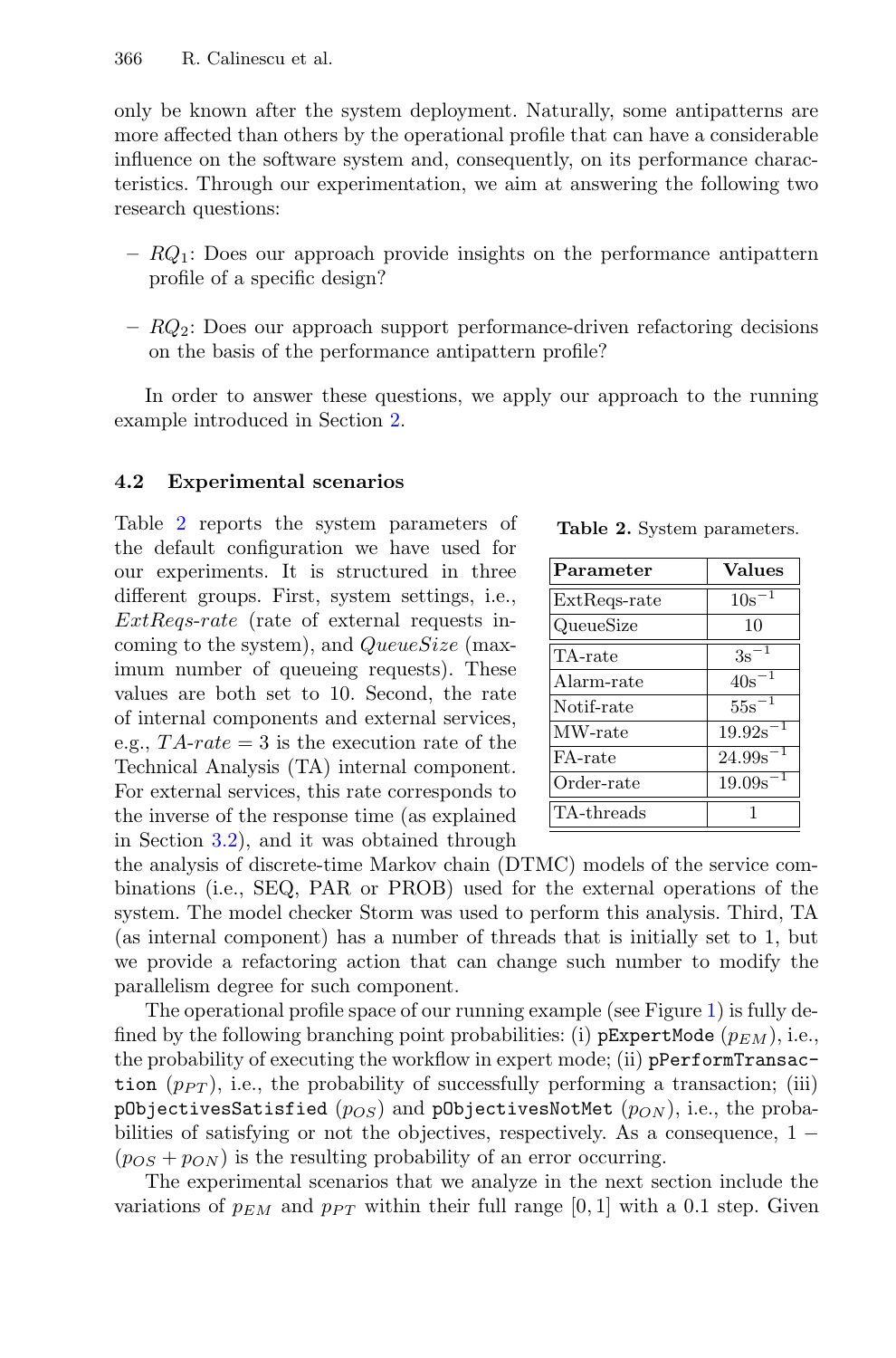the space constraints, we decided to bind  $(p_{OS}, p_{ON})$  to three scenarios, namely:  $\{(0.21, 0.78), (0.48, 0.01), (0.98, 0.01)\},$  which in the following we call scenario<sub>A</sub>, scenario<sub>B</sub>, and scenario<sub>C</sub>, respectively.

We have considered the following design changes for refactoring purposes:  $(R_1)$  - the service rate of the TA internal component can be modified from 3 to 6 jobs per second (i.e., it becomes faster when performing computations) when TA is detected as an instance of a BLOB performance antipattern;  $(R_2)$ - a further thread of the TA component can be added to split the incoming load and manage users' requests, again as a solution of a BLOB performance antipattern on TA;  $(R_3)$  - change pattern (from SEQ to PAR) and service rate (from 50.21 to 500) of the MW external service, when MW has been detected as part of a Pipe and Filter antipattern;  $(R_4)$  - change service rate (from 40.02 to 400) of the FA external service while keeping the same pattern (i.e., PAR), and this is suggested as a solution of a Pipe and Filter antipattern that involves FA.

The results presented in the next section were obtained using the tool we developed to implement the analysis and refactoring process from Figure [2.](#page-4-0) This tool generates antipattern profiles using the antipattern detection rules from Section [3.2](#page-5-1) and performance indices computed through the probabilistic model checking of a continuous-time Markov chain (CTMC) model of the entire FOREX system from Figure [1.](#page-2-0) The model checker Storm is automatically invoked by the tool for this purpose. The tool and the parametric CTMC models we used are available in our project's GitHub repository.

#### <span id="page-10-0"></span>4.3 Experimental Results

In order to answer  $RQ_1$ , we have investigated the occurrence of performance antipatterns across different operational profiles, so to obtain performance antipattern profiles. Figures [4,](#page-11-0) [5,](#page-11-1) and [6](#page-12-0) report the BLOB, CPS, and P&F detected antipatterns, respectively, across the operational profile space. Each figure shows the three considered scenarios for  $p_{OS}$  and  $p_{ON}$  and, for each scenario,  $p_{EM}$  varies from 0 to 1 (with a step size of 0.1) on the x-axis, while  $p_{PT}$  varies in the same range on the y-axis. Antipatterns occurring in each operational profile point are denoted by specific symbols.

We have here considered full ranges of the operational profile parameters, even though, in each instant of its runtime, the system will fall in a single point of the profile. Therefore, suitable refactoring actions depend on the area where the running system profile falls in the considered time. In particular, if it runs in an area where antipatterns do not occur, then no refactoring action is suggested.

In Figure [4\(](#page-11-0)a) we can notice that in scenario<sub>A</sub> (i.e.,  $p_{OS} = 0.21$  and  $p_{ON} =$ 0.78) four different components are detected as BLOB antipatterns, specifically: (i) BLOB(FA) occurs for low values of  $p_{EM}$  only (i.e., up to 0.2); as opposite, (ii) BLOB(TA) occurs for larger values of  $p_{EM}$ ; (iii) BLOB(MW) shows a very similar behaviour with respect to BLOB(TA) except in two corner cases where it occurs alone; (iv) BLOB(Order) occurs for low values of  $p_{EM}$  and high values of  $p_{PT}$  only.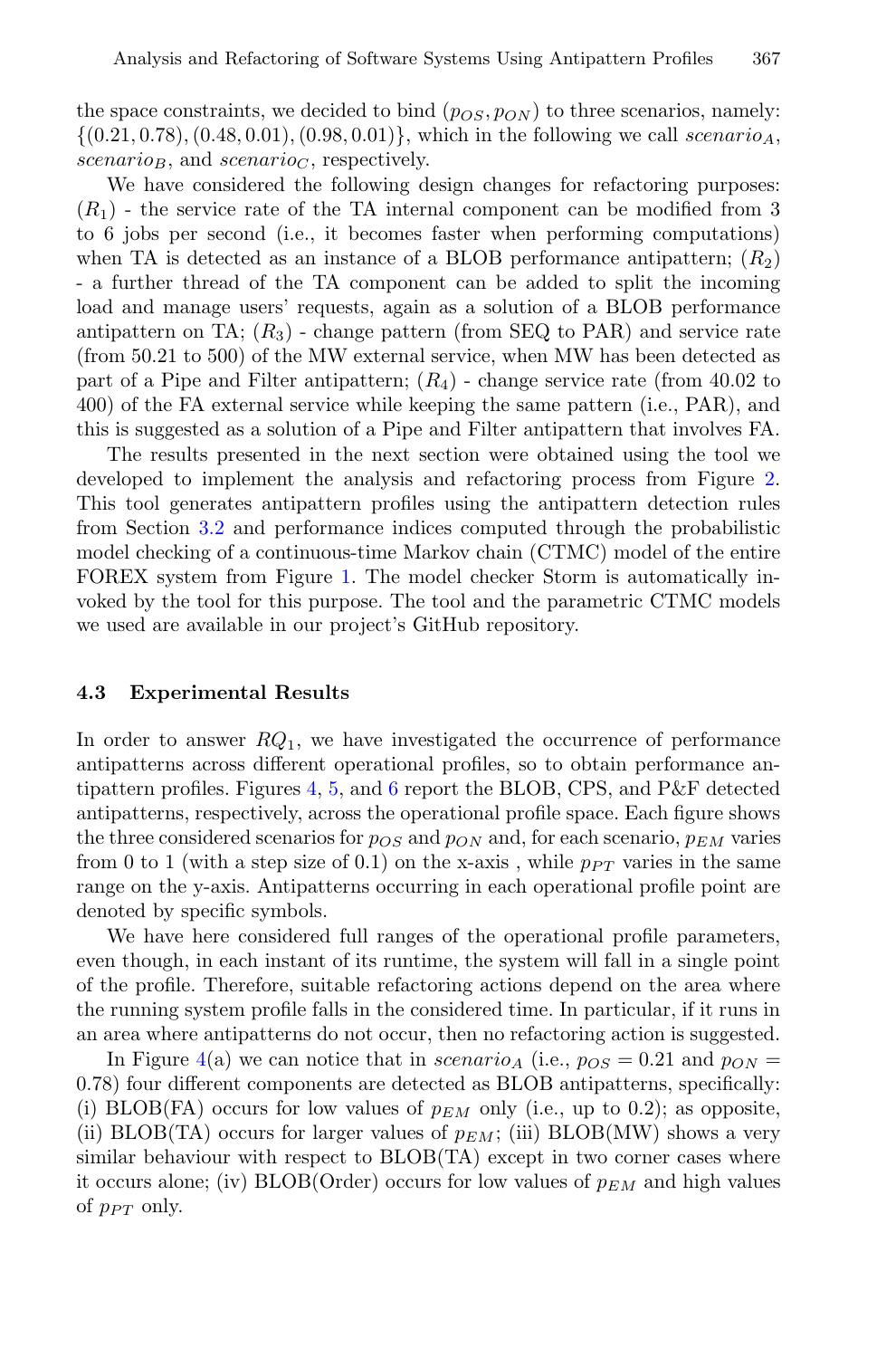

<span id="page-11-0"></span>Fig. 4. BLOB antipattern instances while varying operational profiles.



<span id="page-11-1"></span>Fig. 5. CPS antipattern instances while varying operational profiles.

Figure [4\(](#page-11-0)b) interestingly shows that in *scenario<sub>B</sub>* (i.e.,  $p_{OS} = 0.48$ , and  $p_{ON} = 0.01$ , BLOB(TA) and BLOB(MW) occur in a smaller portion of the operational profile space, i.e., the right-most side (starting when  $p_{EM} = 0.7$ ). Also the other antipatterns are subject to the probability changes, in fact both BLOB(FA) and BLOB(Order) occur in a larger portion of the space, i.e., the left-most side (up to  $p_{EM}=0.5$ ). This is because *scenario<sub>B</sub>* moves a consistent part of the workload far from the MW-TA loop, with respect to scenario<sub>A</sub>.

Figure [4\(](#page-11-0)c) illustrates the case of scenario<sub>C</sub> (i.e.,  $p_{OS} = 0.98$ , and  $p_{ON} =$ 0.01), where further differences appear. In particular, BLOB(TA) antipattern does not occur anymore since the higher value of  $p_{OS}$  induces less computation in TA. BLOB(MW) is confined to three cases of large  $p_{EM}$  values and low  $p_{PT}$ values. This is because the major load is going here to FA and Order that in fact more widely are detected as BLOB antipatterns.

Figure [5](#page-11-1) depicts the CPS antipattern profile that, as compared to the BLOB one, does not considerably vary across different scenarios. For readability reasons, CPS(FA)min is not reported in this figure, although it occurs across the whole operational space for all the three scenarios. We recall that this is due to the CPS detection rule that takes into account the response time for external services, which does not change with users' behaviour since it is a fixed value outcoming from service-level agreements. CPS(TA)min is not affected at all by the scenario variations, as it always occurs in the same operational profile area. Instead, the CPS(TA)max instances progressively decrease when increasing  $p_{OS}$ . A  $p_{OS}$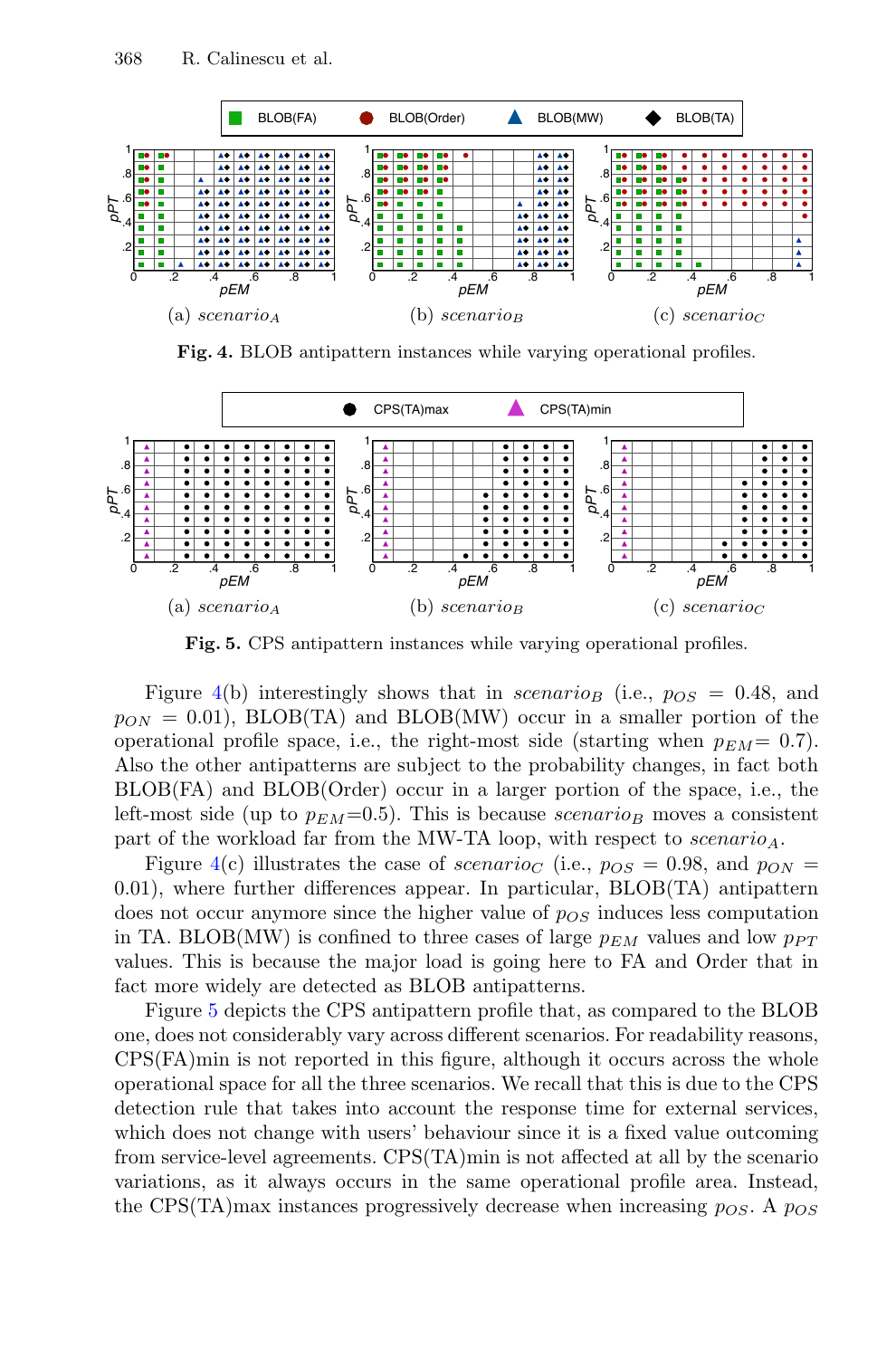

<span id="page-12-0"></span>Fig. 6. P&F antipattern instances while varying operational profiles.



<span id="page-12-1"></span>Fig. 7. BLOB antipattern instances across different refactorings -  $scenario_A$ .

growth, in fact, relieves the MW-TA loop, thus inducing less unbalancing in its components.

Figure [6](#page-12-0) shows the P&F antipattern profile, where the antipattern instances obviously refer to execution paths instead of single components/services. Hence, different symbols represents different paths where one of the components/services is the slowest filter. For example, MW/MWTAOrNo means that MW is the slowest filter of the MW-TA-Order-Notification path. Interesting variations of this antipattern profile appear across scenarios, again driven by variations in the operational profile parameter values.

Summary for  $RQ_1$ : Our approach provides insights on the performance antipattern profile of a specific design. In fact, we are able to identify considerable variations in the detected antipattern instances while varying the operational profile parameters.

In order to answer  $RQ_2$ , we have investigated the occurrence of performance antipatterns after applying refactoring actions that we have defined in Section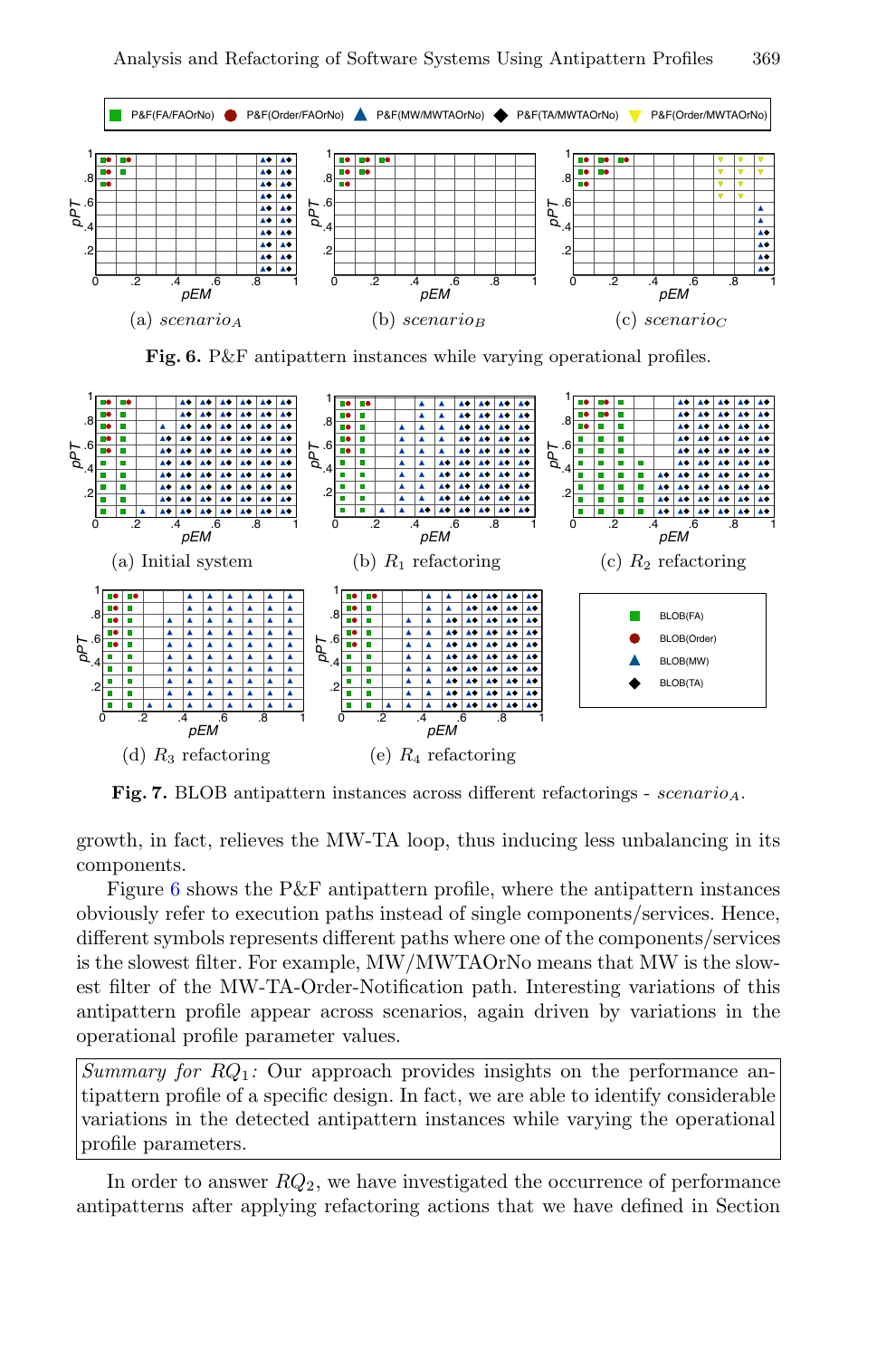

<span id="page-13-0"></span>Fig. 8. BLOB antipattern instances across different refactorings - scenario<sub>B</sub>.

[4.2,](#page-9-0) across the operational profile space. The most interesting cases are discussed hereafter, and specifically: (i) Figures [7](#page-12-1) and [8](#page-13-0) report the BLOB refactoring effects on scenario<sub>A</sub> and scenario<sub>B</sub>, respectively; (ii) Figure [9](#page-14-0) illustrates refactorings for the CPS antipattern in scenario<sub>A</sub>; (iii) Figure [10](#page-15-1) shows the P&F refactoring effect on scenario<sub>C</sub>.

In Figure [7,](#page-12-1) we can notice the following effects of refactorings actions. Upon  $(R_1)$  application, as expected, less BLOB(TA) instances appear because this refactoring consists of doubling the TA computation speed, while all other instances remains unvaried.  $(R_2)$  introduces a further TA thread and, in this case, this induces less BLOB (TA) because more quickly requests are processed by these two threads, and realistically FA becomes the overloaded one thus inducing more BLOB(FA) instances to appear.  $(R_3)$  modifies the rate of MW and makes it much slower, thus inducing the side effect of providing much less load to TA; in fact all the BLOB(TA) instances disappear, and all the other instances remain unvaried.  $(R_4)$  decreases the rate of FA and, similarly to above, it has the effect of providing less load to TA, in fact the number of BLOB(TA) instances decreases.

Figure [8](#page-13-0) illustrates the effect of BLOB refactorings on *scenario<sub>B</sub>*.  $(R_1)$ refactoring consists of making the TA component two times faster, hence the BLOB(TA) instance completely disappears from the operational space, while all the other antipatterns are not affected.  $(R_2)$ , introduces a further TA thread, but in this case it occurs in a quite less stressed context with respect to  $scenarios$ . This aspect, together with the fact that two threads allow to drop less requests, given that the queue length remains unvaried, in practice does not relieve TA itself. This is the reason for BLOB(TA) to not disappear. The decrease of BLOB(Order) instances is very likely due to the fact that, if performance indices change for some components/services, then their calculated average value change as well, hence inequalities in detection rules can change their results due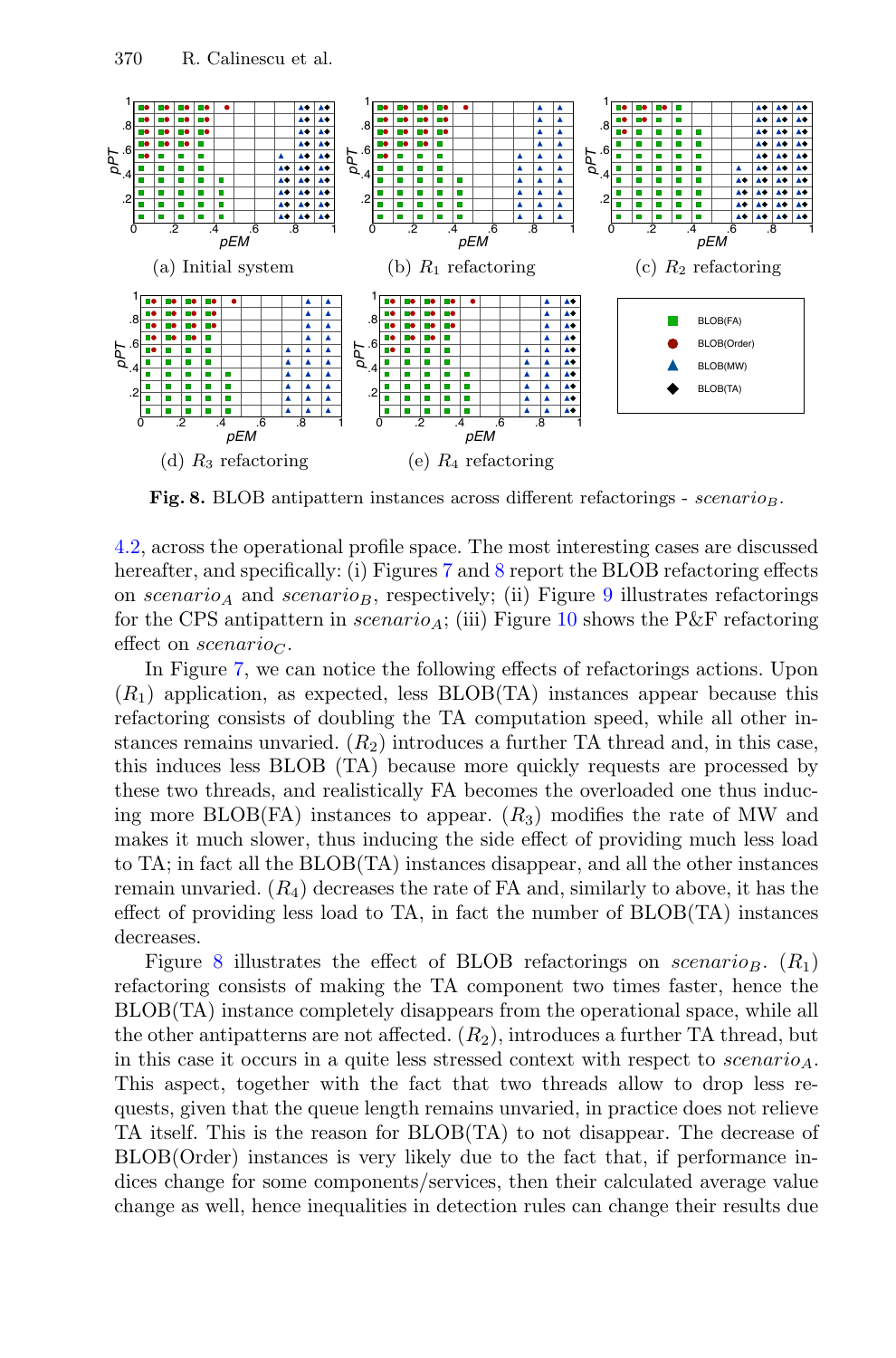

<span id="page-14-0"></span>Fig. 9. CPS antipattern instances across different refactorings - scenario<sub>A</sub>.

to changes in the right-hand-side targets.  $(R_3)$ , similarly to Figure [7,](#page-12-1) modifies the MW rate and makes it much slower, thus having the effect of providing much less load to TA, in fact all BLOB(TA) instances disappear. Also  $(R_4)$  behaves similarly to Figure [7.](#page-12-1)

Figure [9](#page-14-0) depicts scenario<sub>A</sub> (i.e., the  $p_{OS} = 0.21$  and  $p_{ON} = 0.78$  case) when considering CPS antipattern instances. We recall that the detection rule for CPS on external services operates on response time values that do not change with the operational profile. This leads that CPS(FA)min occurs in the whole operational space (not only for the initial system, but also after  $R_1, R_2$ , and  $R_3$  refactorings). Instead, for  $R_4$  refactoring, we found CPS(FA)max always occurring, and this is due to nature of this refactoring that modifies the FA rate. For  $R_3$  refactoring, besides CPS(FA)min, we also found CPS(MW)max always occurring, and this is again due to the fact that  $R_3$  modifies the MW rate.

In addition to this, we can make the following specific considerations.  $(R_1)$ , makes the TA component two times faster, hence less CPS(TA)max instances appear, as expected.  $(R_2)$  introduces a further TA thread but it is not beneficial for the system, in fact the number of CPS(TA)max instances increase in the operational profile space. This effect is again very likely due to the fact that, with two threads, less requests are dropped than in the one thread case. Hence the work on TA in practice increases. This apparent anomaly would be mitigated whether, in the analysis, the number of dropped requests would be considered.  $(R_3)$ , decreases the MW rate, so it has the effect of providing less load to TA; in fact CPS(TA)max instances disappear, and (as mentioned above) a CPS(MW)max instance appears in the whole operational profile space.  $(R_4)$  decreases the FA rate, thus having the effect of increasing the number of CPS(TA)min instances and decreasing the CPS(TA)max ones.

Figure [10](#page-15-1) illustrates scenario<sub>C</sub> (i.e., the  $p_{OS} = 0.98$  and  $p_{ON} = 0.01$  case) when considering P&F antipattern instances. Quite small variations can be ob-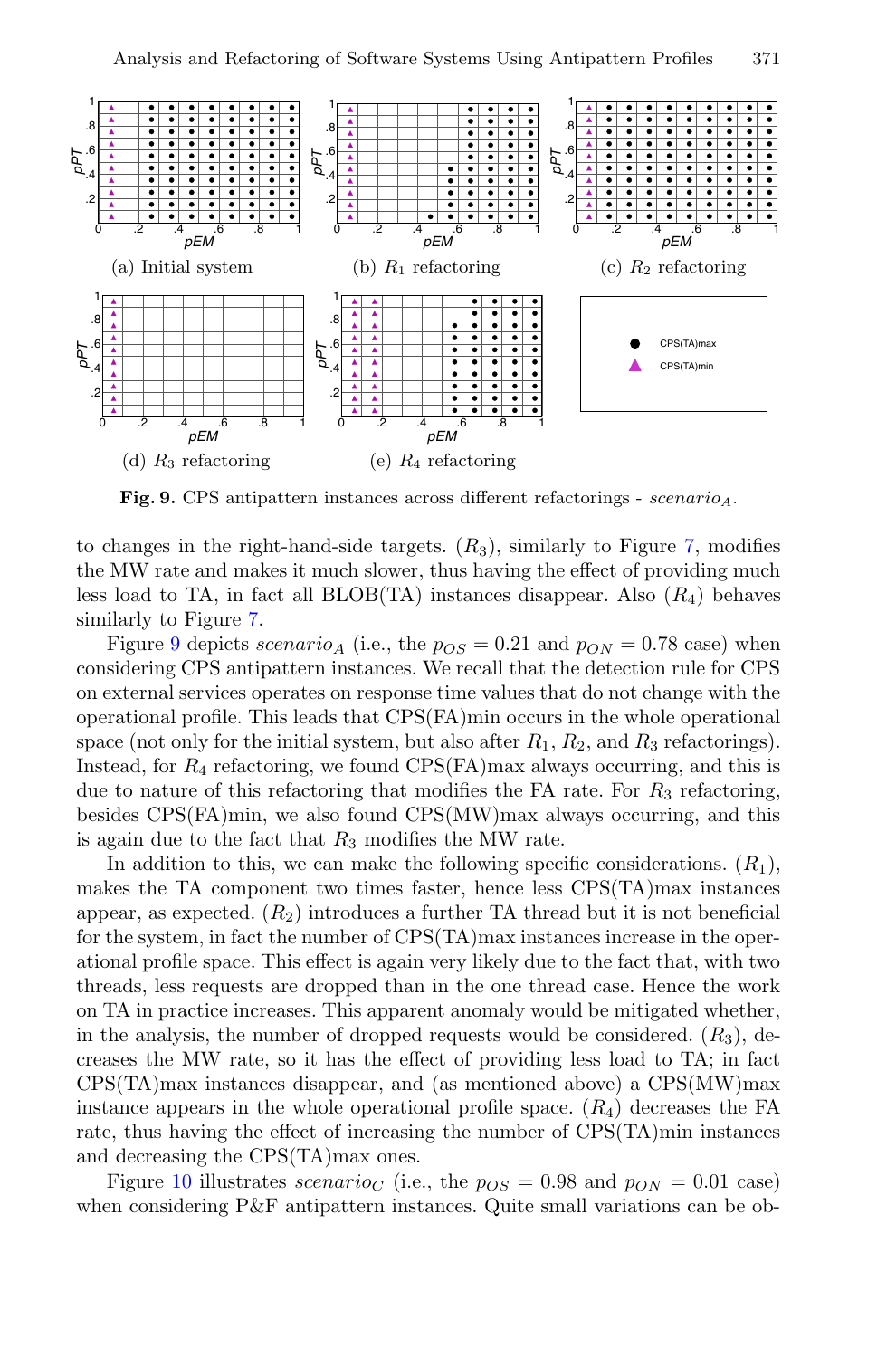

<span id="page-15-1"></span>Fig. 10. P&F antipattern instances across different refactorings - scenarioc.

served here, as compared to other antipatterns and scenarios, always limitedly to single points of the operational profile space. Some specific comments follow.  $(R_1)$  induces less P&F instances where TA is the slowest filter and, on the same path, introduces more instances where Order is the slowest filter. This is an expected behavior due to the refactoring action that makes TA faster.  $(R_2)$  has no effect at all.  $(R_3)$  modifies the rate of MW component and makes it much slower, thus inducing less load to TA. The effect on the P&F antipattern is minimal and coherent, because one more  $P\&F(MW)$  instance and one less  $P\&F(TA)$  instance occur in the same path.  $(R_4)$  only introduces one more  $P\&F(MW)$  on the same path as above, and this could be a side effect of changing the average values of performance indices.

Summary for  $RQ_2$ : The approach supports performance-driven refactoring decisions based on antipattern profiles, in that refactorings determine different effects on different regions of the operational profile space.

## <span id="page-15-0"></span>4.4 Threats to validity

Internal validity. In order to spot internal errors in our implementation for automatically detecting multiple performance antipatterns, we have thoroughly tested it. We verified that the detected performance antipatterns follow the given rules defined in their specification, along with the expected performance indicators. Note that the detection and solution of performance antipatterns relies on our previous experience in this domain [\[17\]](#page-18-10), but in the future we are interested to involve external users that will be enabled to add their own rules for detection and refactoring.

External validity. We are aware that one case study is not enough to thoroughly validate the effectiveness of our approach. Nevertheless, several experi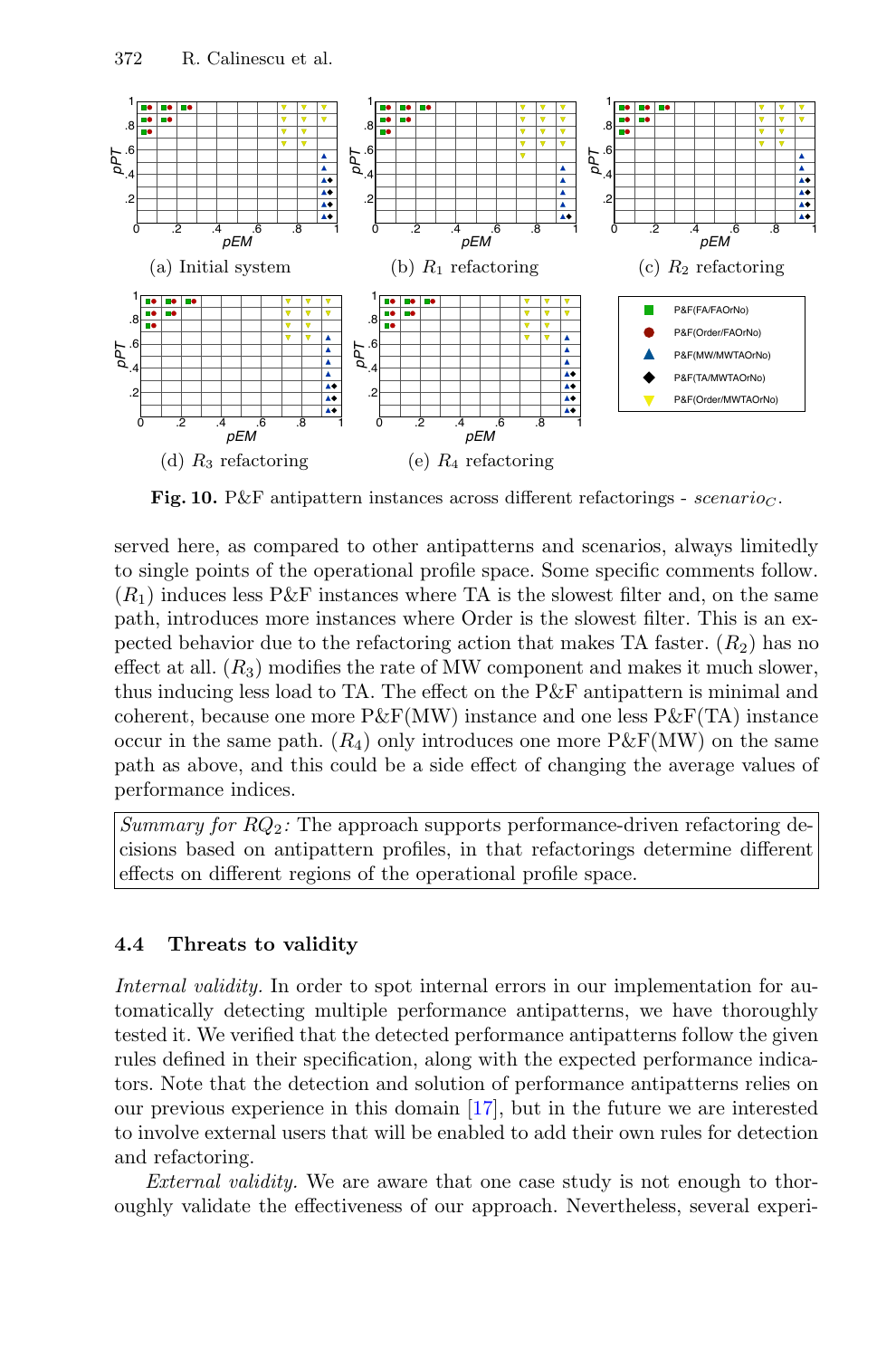ments have been performed beside the proposed experimental scenarios, in order to inspect the large number of variabilities in the operational profile space that may affect performance characteristics in unexpected ways. As future work, we would like to better investigate the effectiveness of our approach by applying it to further case studies (including industrial applications).

### <span id="page-16-0"></span>5 Related Work

In literature, the operational profile has been recognized as a very relevant factor in many domains, such as software reliability [\[27\]](#page-19-6) and testing [\[30\]](#page-19-7). In the context of performance analysis of software systems, there are many techniques developed to act at: (i) design-time, i.e., providing model-based predictions  $[6,12,32]$  $[6,12,32]$  $[6,12,32]$ ; (ii) run-time, i.e., actual measurements derived from system monitoring [\[10,](#page-18-14)[13](#page-18-15)[,35\]](#page-19-9). The refactoring, instead, is a more recent research direction, and many issues arise when modifying different system abstractions [\[3,](#page-18-16)[26,](#page-19-10)[5\]](#page-18-17). This paper contributes in demonstrating that both performance analysis and refactoring are affected by operational profiles, and in the following we review the related work aimed at pursuing this research direction.

In [\[22\]](#page-19-11), a method for uncertainty analysis of the operational profile is presented, and the perturbation theory is used to evaluate how the execution rates of software components are affected by changes in the operational profile. Our approach also considers execution rates, but it is intended to support designers in the task of identifying performance-critical scenarios (i.e., when antipatterns occur and their evolution when refactoring actions are applied). In [\[34\]](#page-19-12), performance antipatterns are used to isolate the problems' root causes, and facilitating their solutions; the TPC-W benchmark showed a relevant increase in the maximum throughput, thus to assess the usefulness of performance antipatterns. However, the choice of representative usage profiles is recognized by the authors as a limitation of the approach, since no directives are given for this scope. Our approach, instead, is intentionally focused on exploiting the performance antipatterns while considering the operational profile space as a first-class citizen of the conducted analysis.

The static technique proposed in [\[25\]](#page-19-13) detects and fixes performance bugs (i.e., break out of the loop when a given condition becomes true). It is applied to real-world Java and  $C/C++$  applications, and it resulted very promising since a large number of new performance bugs are discovered. Like [\[34\]](#page-19-12), this approach neglects the operational profile that instead may trigger the presence of further performance problems. As opposite, our goal is to shed the light on the importance of the operational profile space, and our experimentation demonstrates that performance problems and solutions indeed vary across such a space.

In [\[21\]](#page-19-14), performance anomalies in testing data are detected through a new metric, namely the transaction profile (TP), that is inferred from the testing data along with the queueing network model of the testing system. The key intuition is that TP is independent from the workload, it is sensitive to variations caused by software updates only. Our approach also investigates what are the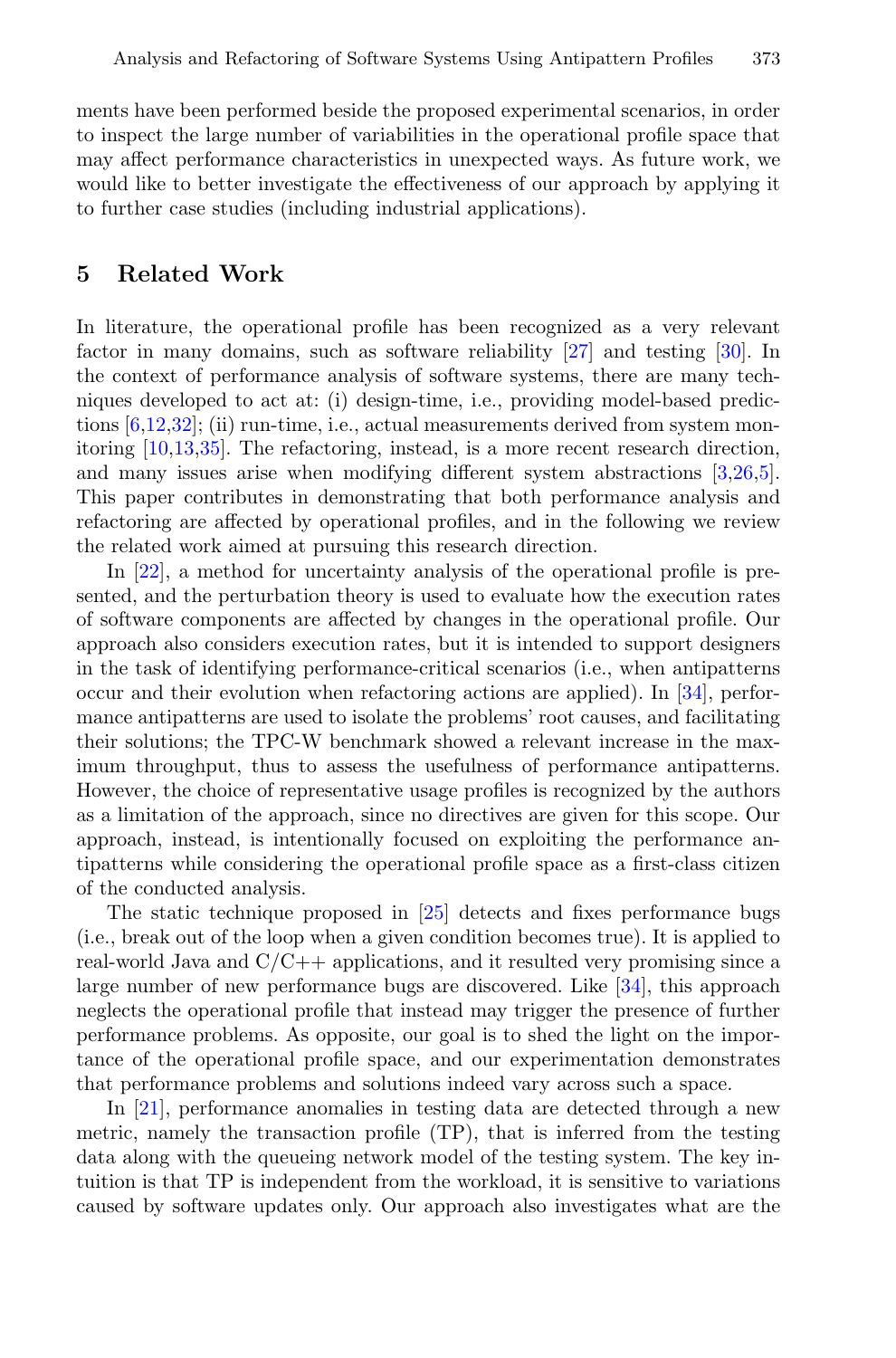refactorings that are more responsible of performance issues, along with the characteristics of the operational profile. In fact, refactorings produce regions of the operational profile space that are differently affected, and these differences can be used by the designers in the task of understanding the suitability of a specific design. The work more related to our approach is [\[28\]](#page-19-15) where sequences of code refactorings (for Java-like programs) are driven by the avoidance of antipatterns (i.e., the BLOB only) and aimed at improving the system security. These refactorings consider the attack surface (i.e., how users/attackers access to software functionalities) as an additional optimization objective. Our approach shares the intuition that antipattern-based refactorings are beneficial for software quality (i.e., performance in our case) and that the operational profile needs to be part of the evaluation, but unlike [\[28\]](#page-19-15) we target software design abstractions, and we provide a global view of the antipatterns encountered by software systems across their entire operational profile space. A systematic literature review on software architecture optimization methods is provided in [\[1\]](#page-17-1), but users' operational profiles are neglected. This further motivates our work as promoter of a research line that should foster more attention on the role of users and their effects on the available software resources.

Summarizing, to the best of our knowledge, there is no approach that focuses on how the operational profile affects the performance analysis and refactoring of software systems, and the idea of adopting performance antipatterns for this scope seems to be promising according to our experimentation.

## <span id="page-17-0"></span>6 Conclusion

We presented a novel approach that considers the operational profile space of a system under development as a first class citizen in performance-driven analysis and refactoring of software systems. Performance antipatterns profiles have been used to support designers in the nontrivial task of identifying problematic (from a performance perspective) areas of the operational profile space, and refactoring actions are applied to improve the system performance in such areas. Experimental results confirm the usefulness of the approach, and show how it can be used to evaluate the suitability of a specific design in different regions of the operational profile space.

In addition to the areas of future work mentioned in Section [4.4,](#page-15-0) we plan to extend our approach with the ability to handle reliability and costs constraints, and thus to support trade-off analysis among multiple quality attributes. Finally, the applicability of the approach could be extended by a portfolio of generic refactoring actions (which need to be feasible with our modelling and analysis techniques), and methods that automate the selection of suitable actions from this portfolio.

# References

<span id="page-17-1"></span>1. Aldeida Aleti, Barbora Buhnova, Lars Grunske, Anne Koziolek, and Indika Meedeniya. Software architecture optimization methods: A systematic literature re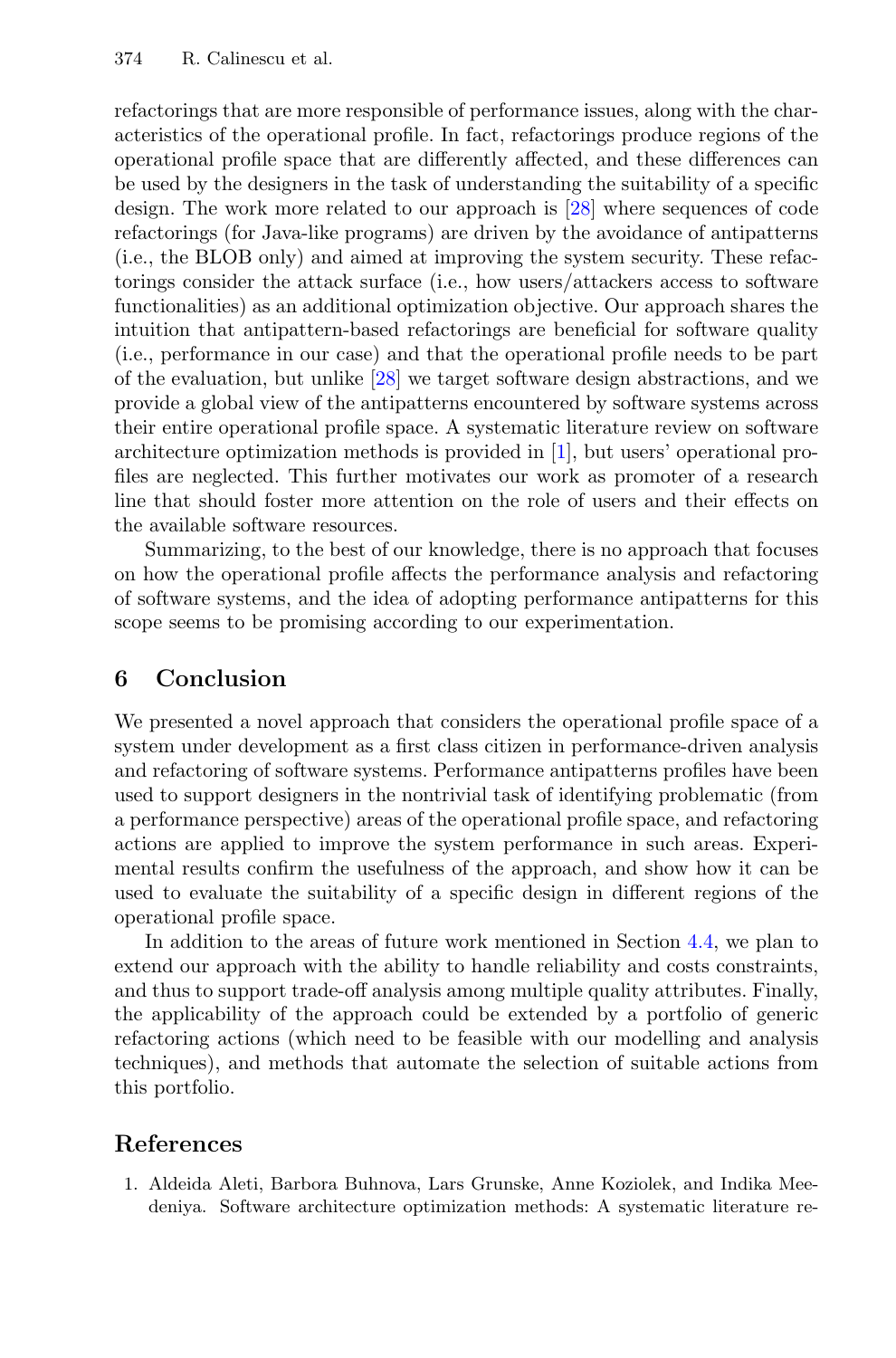view. IEEE Transactions on Software Engineering, 39(5):658–683, 2012.

- <span id="page-18-5"></span>2. Aldeida Aleti, Catia Trubiani, André van Hoorn, and Pooyan Jamshidi. An efficient method for uncertainty propagation in robust software performance estimation. Journal of Systems and Software, 138:222–235, 2018.
- <span id="page-18-16"></span>3. Vahid Alizadeh and Marouane Kessentini. Reducing interactive refactoring effort via clustering-based multi-objective search. In ASE'18, pages 464–474, 2018.
- <span id="page-18-3"></span>4. Davide Arcelli, Vittorio Cortellessa, and Catia Trubiani. Antipattern-based model refactoring for software performance improvement. In QoSA'12, pages 33–42, 2012.
- <span id="page-18-17"></span>5. Gabriele Bavota, Andrea De Lucia, Massimiliano Di Penta, Rocco Oliveto, and Fabio Palomba. An experimental investigation on the innate relationship between quality and refactoring. Journal of Systems and Software, 107:1–14, 2015.
- <span id="page-18-12"></span>6. Simona Bernardi, José Merseguer, and Dorina C. Petriu. Dependability modeling and analysis of software systems specified with UML. ACM Comput. Surv., 45(1):2:1–2:48, 2012.
- <span id="page-18-1"></span>7. Gunter Bolch, Stefan Greiner, Hermann De Meer, and Kishor S Trivedi. Queueing networks and Markov chains: modeling and performance evaluation with computer science applications. John Wiley & Sons, 2006.
- <span id="page-18-0"></span>8. William H Brown, Raphael C Malveau, Hays W McCormick, and Thomas J Mowbray. AntiPatterns: refactoring software, architectures, and projects in crisis. John Wiley & Sons, 1998.
- <span id="page-18-4"></span>9. Axel Busch, Dominik Fuchss, and Anne Koziolek. Peropteryx: Automated improvement of software architectures. In ICSA-C'19, pages 162–165, 2019.
- <span id="page-18-14"></span>10. Radu Calinescu, Carlo Ghezzi, Marta Z. Kwiatkowska, and Raffaela Mirandola. Self-adaptive software needs quantitative verification at runtime. Commun. ACM, 55(9):69–77, 2012.
- <span id="page-18-6"></span>11. Radu Calinescu, Milan Ceska Jr., Simos Gerasimou, Marta Kwiatkowska, and Nicola Paoletti. Efficient synthesis of robust models for stochastic systems. Journal of Systems and Software, 143:140–158, 2018.
- <span id="page-18-13"></span>12. Radu Calinescu and Shinji Kikuchi. Formal methods @ runtime. In Monterey Workshop, pages 122–135. Springer, 2010.
- <span id="page-18-15"></span>13. Radu Calinescu and Marta Kwiatkowska. CADS\*: Computer-aided development of self-\* systems. In FASE'09, pages 421–424. Springer, 2009.
- <span id="page-18-8"></span>14. Radu Calinescu, Danny Weyns, Simos Gerasimou, Muhammad Usman Iftikhar, Ibrahim Habli, and Tim Kelly. Engineering trustworthy self-adaptive software with dynamic assurance cases. IEEE Transactions on Software Engineering, 44(11):1039–1069, 2018.
- <span id="page-18-11"></span>15. Xi Chen, Zibin Zheng, Qi Yu, and Michael R. Lyu. Web service recommendation via exploiting location and qos information. IEEE Trans. Parallel Distrib. Syst., 25(7):1913–1924, 2014.
- <span id="page-18-2"></span>16. Vittorio Cortellessa, Antinisca Di Marco, and Paola Inverardi. Model-Based Software Performance Analysis. Springer, 2011.
- <span id="page-18-10"></span>17. Vittorio Cortellessa, Antinisca Di Marco, and Catia Trubiani. An approach for modeling and detecting software performance antipatterns based on first-order logics. Software and Systems Modeling, 13(1):391–432, 2014.
- <span id="page-18-9"></span>18. Christian Dehnert, Sebastian Junges, Joost-Pieter Katoen, and Matthias Volk. A storm is coming: A modern probabilistic model checker. In Computer Aided Verification, pages 592–600. Springer International Publishing, 2017.
- <span id="page-18-7"></span>19. Michalis Famelis and Marsha Chechik. Managing design-time uncertainty. Software and Systems Modeling, 18(2):1249–1284, 2019.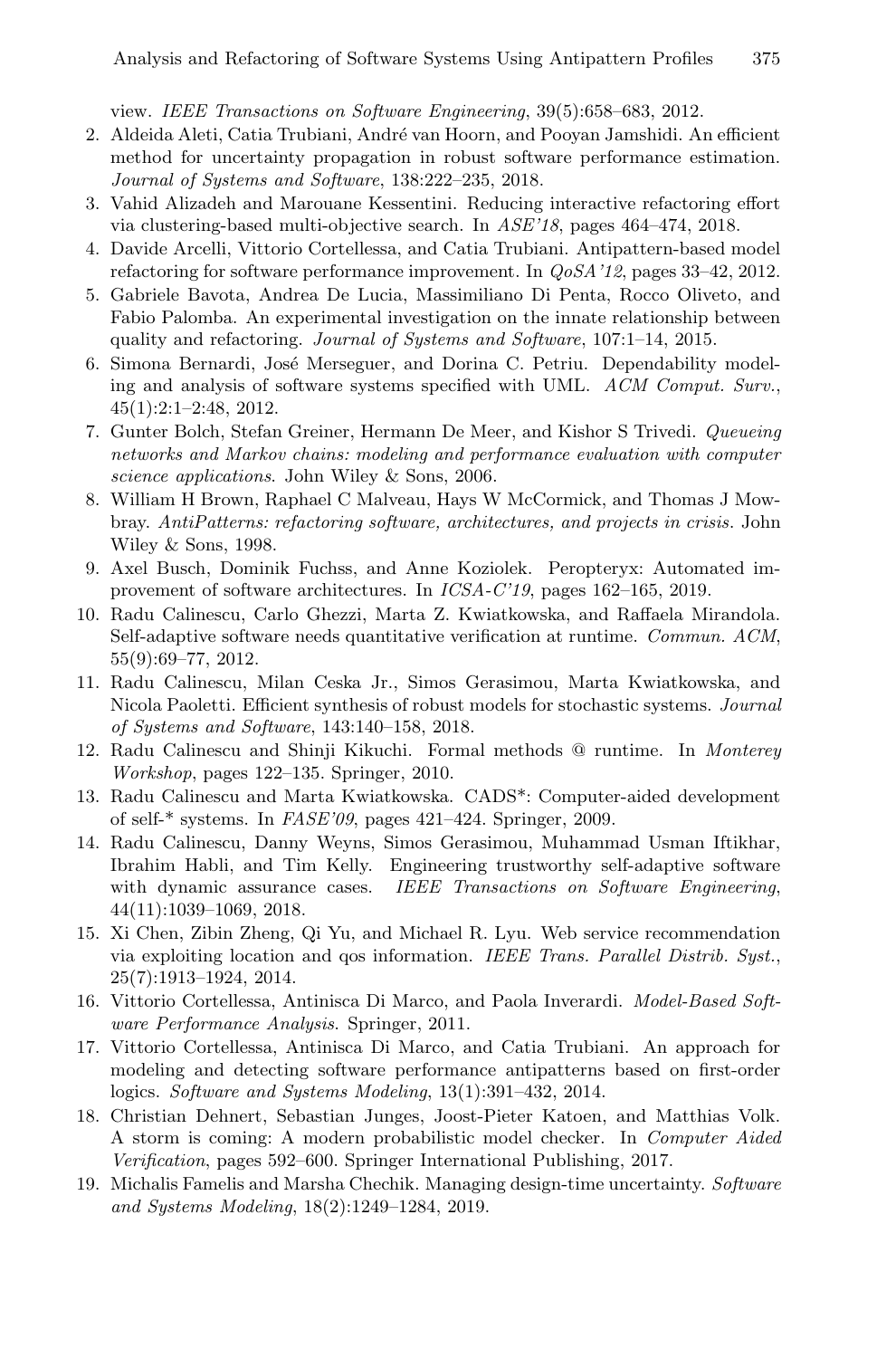- <span id="page-19-2"></span>20. Simos Gerasimou, Radu Calinescu, and Giordano Tamburrelli. Synthesis of probabilistic models for quality-of-service software engineering. Autom. Softw. Eng., 25(4):785–831, 2018.
- <span id="page-19-14"></span>21. Shadi Ghaith, Miao Wang, Philip Perry, Zhen Ming Jiang, Patrick O'Sullivan, and John Murphy. Anomaly detection in performance regression testing by transaction profile estimation. Softw. Test., Verif. Reliab., 26(1):4–39, 2016.
- <span id="page-19-11"></span>22. Sunil Kamavaram and Katerina Goseva-Popstojanova. Sensitivity of software usage to changes in the operational profile. In Annual Workshop of NASA Goddard Software Engineering, pages 157–164, 2003.
- <span id="page-19-5"></span>23. Arijit Khan, Xifeng Yan, Shu Tao, and Nikos Anerousis. Workload characterization and prediction in the cloud: A multiple time series approach. In NOMS'12, pages 1287–1294, 2012.
- <span id="page-19-3"></span>24. M. Kwiatkowska, G. Norman, and D. Parker. PRISM 4.0: Verification of probabilistic real-time systems. In  $CAV'11$ , volume 6806 of LNCS, pages 585–591, 2011.
- <span id="page-19-13"></span>25. Adrian Nistor, Po-Chun Chang, Cosmin Radoi, and Shan Lu. Caramel: Detecting and fixing performance problems that have non-intrusive fixes. In ICSE'15, pages 902–912, 2015.
- <span id="page-19-10"></span>26. Ali Ouni, Marouane Kessentini, Mel O Cinn´eide, Houari A. Sahraoui, Kalyanmoy ´ Deb, and Katsuro Inoue. MORE: A multi-objective refactoring recommendation approach to introducing design patterns and fixing code smells. Journal of Software: Evolution and Process, 29(5), 2017.
- <span id="page-19-6"></span>27. Süleyman Özekici and Refik Soyer. Reliability of software with an operational profile. European Journal of Operational Research, 149(2):459–474, 2003.
- <span id="page-19-15"></span>28. Sebastian Ruland, Géza Kulcsár, Erhan Leblebici, Sven Peldszus, and Malte Lochau. Controlling the attack surface of object-oriented refactorings. In FASE'18, pages 38–55, 2018.
- <span id="page-19-4"></span>29. Martina De Sanctis, Catia Trubiani, Vittorio Cortellessa, Antinisca Di Marco, and Mirko Flamminj. A model-driven approach to catch performance antipatterns in ADL specifications. Information & Software Technology, 83:35–54, 2017.
- <span id="page-19-7"></span>30. Carol Smidts, Chetan Mutha, Manuel Rodríguez, and Matthew J Gerber. Software testing with an operational profile: Op definition. ACM Computing Surveys  $(CSUR)$ , 46(3):39, 2014.
- <span id="page-19-0"></span>31. Connie U. Smith and Lloyd G. Williams. Software performance antipatterns for identifying and correcting performance problems. In CMG'12, 2012.
- <span id="page-19-8"></span>32. Mirco Tribastone, Stephen Gilmore, and Jane Hillston. Scalable differential analysis of process algebra models. IEEE Trans. Software Eng., 38(1):205–219, 2012.
- <span id="page-19-1"></span>33. Kishor S. Trivedi and Andrea Bobbio. Reliability and Availability Engineering - Modeling, Analysis, and Applications. Cambridge University Press, 2017.
- <span id="page-19-12"></span>34. Alexander Wert, Jens Happe, and Lucia Happe. Supporting swift reaction: automatically uncovering performance problems by systematic experiments. In ICSE'13, pages 552–561, 2013.
- <span id="page-19-9"></span>35. Xiao Yu, Shi Han, Dongmei Zhang, and Tao Xie. Comprehending performance from real-world execution traces: A device-driver case. In ACM SIGPLAN Notices, volume 49, pages 193–206, 2014.